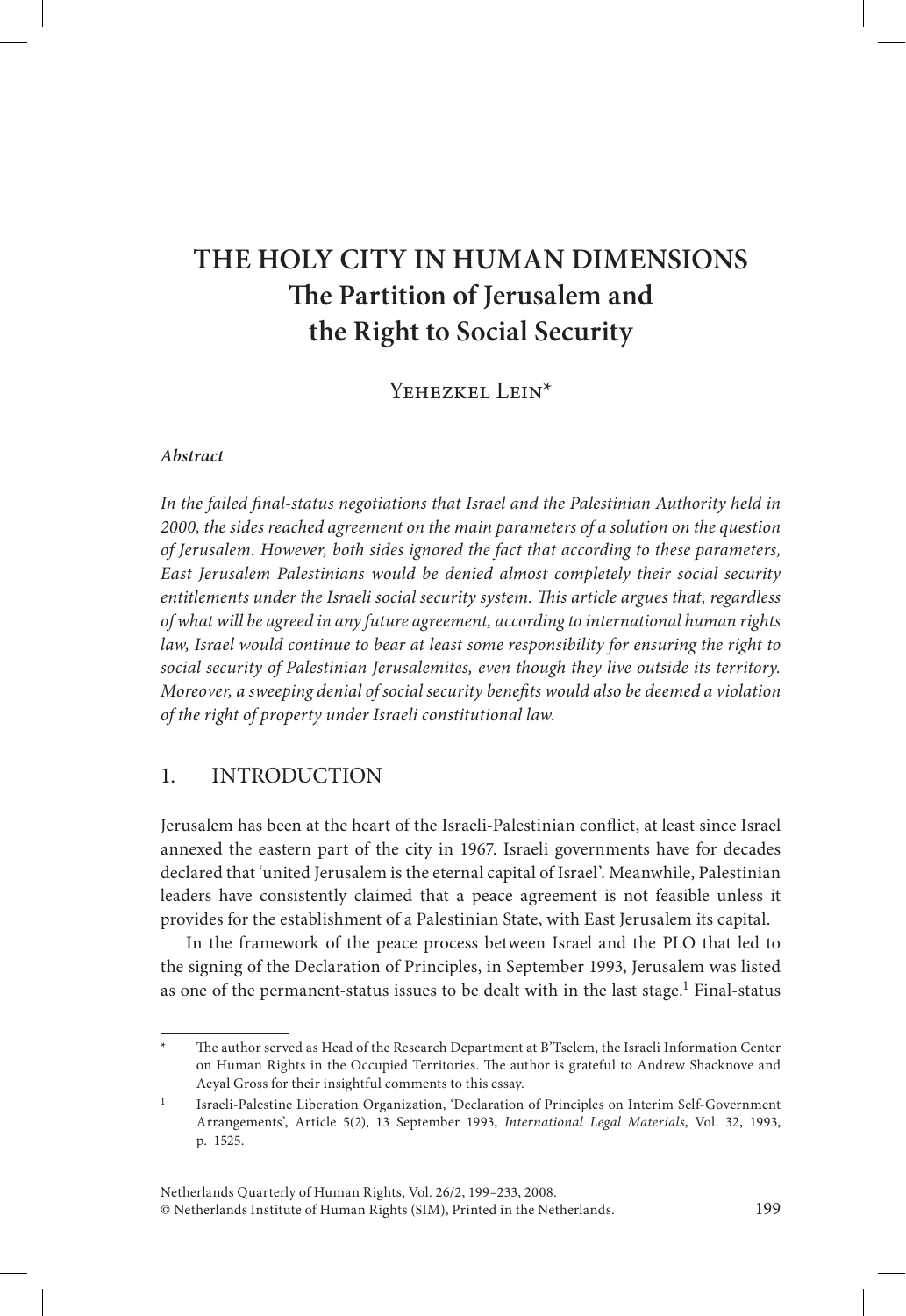negotiations were initially held in July 2000 in Camp David, but the sides failed to reach agreement.

Despite the overall failure of the final-status negotiations, the sides managed during their talks to agree upon the main parameters of a deal on the question of Jerusalem: the Palestinian State would be granted sovereignty over the Palestinian neighbourhoods in East Jerusalem, and in exchange, the Palestinians would recognise Israel's annexation of the Jewish settlements ('neighbourhoods' in Israeli parlance) that have been established in East Jerusalem since 1967.<sup>2</sup> The same formula is apparently the basis for the new round of final-status negotiations between Israel and the Palestinians, initiated in November 2007 at the Annapolis summit.<sup>3</sup>

However, one particular problem likely to emerge from an arrangement based on the Camp David parameters has been, and still is, consistently ignored by the parties: East Jerusalem Palestinians would lose almost totally their entitlement to social security benefits they had acquired, or are in the process of acquiring, under the Israeli social security system. This entitlement arose by virtue of their status as residents of Israel, and as a result of the compulsory contributions they made over the years. According to Israeli social security laws, the National Insurance Institute (NII), which is the body responsible for implementing the legislation, shall not pay any benefit to a person residing outside Israel for more than six consecutive months.<sup>4</sup>

To illustrate the problem: a 60-year-old man who made social security contributions for more than 30 years, would find, if the agreement is implemented, that his right to receive an old-age pension from the NII upon retirement has been revoked; a couple with young children, both of whom are working and making their NII contributions, would lose their family allowance, on which they relied to help bear the expenses inherent in raising their children; a woman living in a Palestinian community in East Jerusalem who continued to work in West Jerusalem after the partition and was later fired from her job would find that she is not entitled to unemployment benefits.

These situations are unjust for three interrelated reasons. First, while the rule denying social security benefits to persons living abroad may be justified in the case

<sup>2</sup> Klein, Menachem, *Shattering A Taboo: The Contacts Towards A Permanent Status Agreement In Jerusalem 1994–2001*, Jerusalem Insitute of Israel Studies, Jerusalem, 2001, pp. 43–56 (in Hebrew); Ben Ami, Shlomo, *A Front Without A Regard: A Voyage To The Boundaries Of The Peace Process*, Miskal, Tel Aviv, 2004, Chapters 9–11 (in Hebrew). At the time of the Camp David summit, Shlomo Ben Ami was Minister of Foreign Affairs and head of the Israeli delegation at Camp David. According to both authors, the main issue that prevented the sides from reaching an agreement on the question of Jerusalem involved sovereignty over the Temple Mount/Haram Al-Sharif.

<sup>&</sup>lt;sup>3</sup> Israel's Vice Premier Haim Ramon, for example, declared recently that 'Israel has an interest to get recognition of all of Jerusalem's Jewish neighborhoods, and to hand over control of Arab neighborhoods to the Palestinians. When we speak of a diplomatic horizon, these are the subjects we are referring to'; *Jerusalem Post*, 7 October 2007.

<sup>4</sup> National Insurance Law (Consolidated Version), Section 324, *Seffer Hachukim*, Vol. 1522, 1995, p. 210 (hereinafter: National Insurance Law). For a more detailed analysis of this provision, see *infra* section 1.2.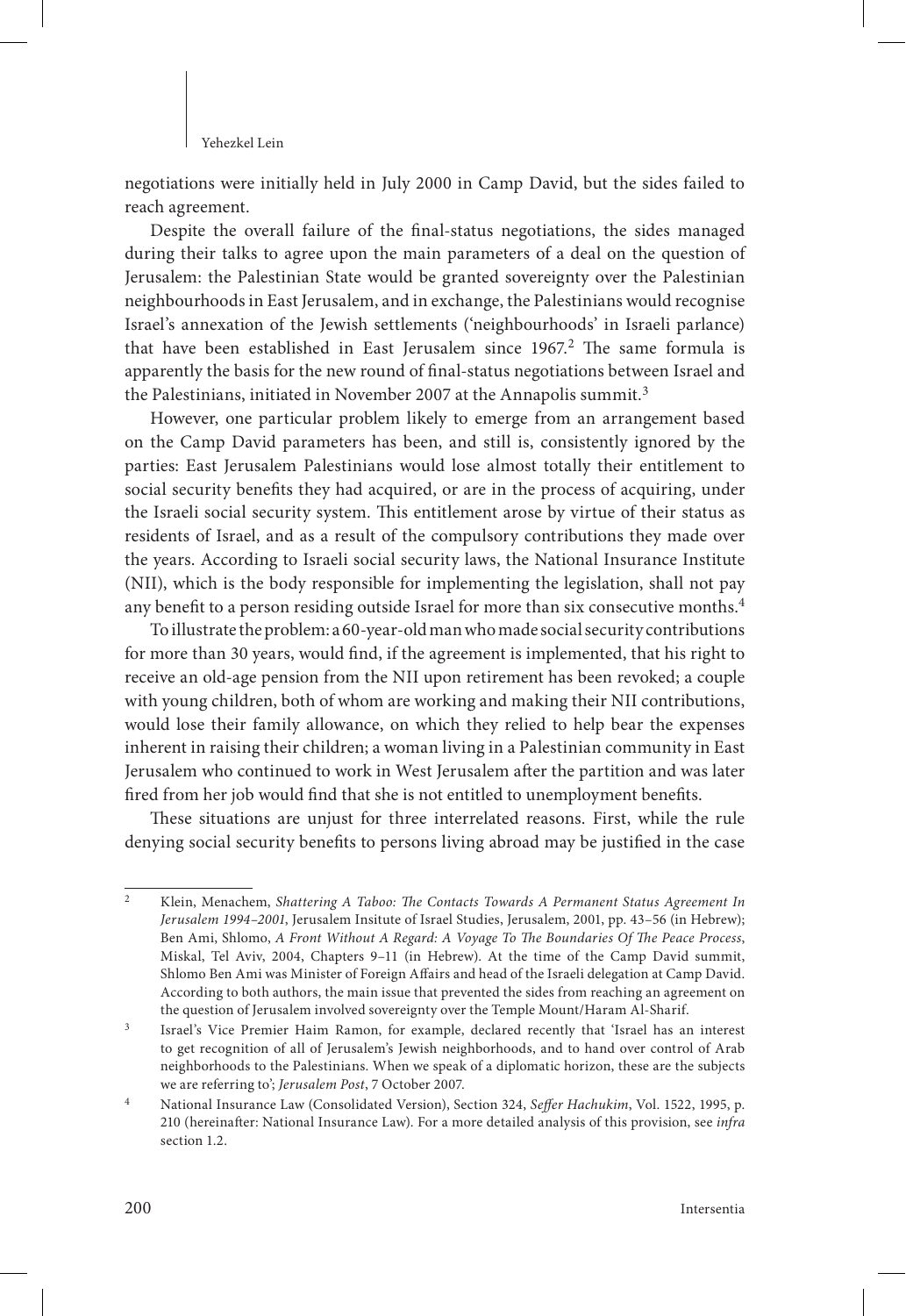of persons who, for whatever reason, emigrated, this justification is not applicable here, in that the persons being denied benefits did not move one meter from the city and the house in which they lived prior to the change of authorities. In fact, it is the state, and not the individual, that 'emigrated'.

Second, neither of the sides in the peace process has asked the opinion of the residents of the area being negotiated. The legitimacy of the negotiators, on both sides, stems from the elected governments they represent, which are supposed to reflect the will of the majority. However, Palestinian Jerusalemites have an ambiguous status in both the Palestinian and Israeli societies, so their voice is hardly heard, even in this loose sense.<sup>5</sup>

Third, given the weak institutional and economic infrastructure of the current Palestinian Authority (PA), a comprehensive social security system is not likely to emerge in the statehood era. Several studies dealing with the building of social security institutions in a future Palestinian State agree that only a modest system providing primarily old-age pensions could be economically viable.6 Therefore, the loss of NII entitlements would not be offset by inclusion in a fairly similar system in the Palestinian State.

But would denial of social security benefits in these cases raise a human rights issue? Should not the provision of such benefits be left to the discretion of the States, without the burden of international constraints?

The main goal of a social security system is to provide individuals with an income in situations in which they are unable to earn a living, or their income is insufficient to cover their basic needs. As such, it serves as an essential tool for States to guaranty that no person is compelled to live in humiliating conditions. In addition, as stated by the UN Committee on Economic, Social and Cultural Rights, 'the right to social security plays an important role in supporting the realization of many of the rights in the Covenant [on Economic, Social and Cultural Rights]…'<sup>7</sup>

The enjoyment of social security is thus intrinsically linked to human dignity. The Universal Declaration of Human Rights (UDHR), adopted in 1948, recognises the right to social security and reflects the international community's acknowledgement of this link.<sup>8</sup> In subsequent years, the human right to social security was enshrined in several

<sup>5</sup> On the one hand, Palestinian Jerusalemites lack Israeli citizenship, and are thus not entitled to vote in Israeli national elections (see *infra* section 2). On the other hand, although they are formally allowed to vote in the elections to the Palestinian Legislative Council due to the severe restrictions stipulated in the Israel-Palestinian agreements, only a small minority is able to exercise its right to vote.

<sup>6</sup> Sayre, W. and Olmsted, J., 'Structuring a Pension Scheme for a Future Palestinian State', in: Cobham, D. and Kanafani, N. (eds), *The Economics of Palestine; Economic Policy and Institutional Reform for a Viable Palestinian State*, Routledge, London, 2004, pp. 143–171.

<sup>7</sup> UN, Committee on Economic, Social and Cultural Rights, General Comment 19, 'The Right to Social Security (Article 9)', UN Doc. E/C.12/GC/19, 4 February 2008.

<sup>8</sup> Universal Declaration of Human Rights, Articles 22 and 25, GA Res. 217A, p. 71, UN GAOR, 3rd session, 1st plen. mtg., UN Doc. A/810, 12 December 1948.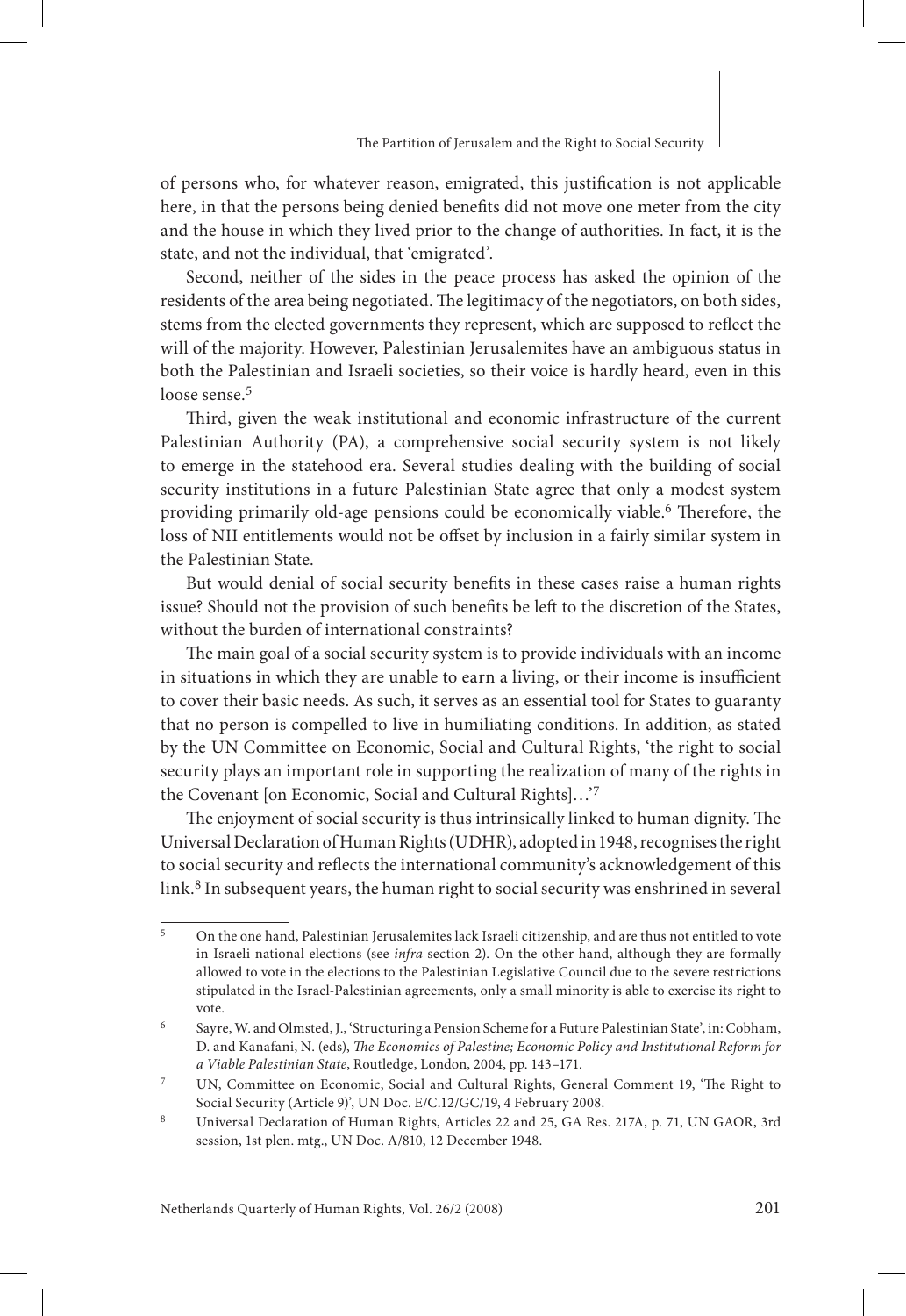international law instruments.9 Therefore, while the modality for the implementation of this right remained a matter of policy choice, ensuring that some form of social security is available to the people became a legal obligation for every State.

The purpose of this article is to explore the relevance of human rights law, international and domestic, to the unusual situation just described. I will attempt to answer to what extent a sweeping denial of social security benefits, as posed above, would be legal under international human rights law (IHRL) and Israeli constitutional law. In other words, do these two bodies of law provide a means to address the injustice that will emerge from this situation?10

This enquiry could be of interest to persons involved in the Israeli-Palestinian peace process, and not only to human rights scholars and practitioners. On the Israeli side, for example, the attorney general has reason to consider and evaluate the extent to which the denial of social security benefits resulting from the agreement would withstand judicial scrutiny. The negotiators on behalf of the PA would benefit from a better understanding of the interests of one of its important constituencies, and of the legal tools to advance these interests. The Quartet, whose members are seeking to advance the peace process *via* the Road Map, surely would not wish to bear responsibility for supporting and legitimising an agreement that undermines human rights.

The first section of this essay examines three central aspects of Israel's social security system: the role of the NII, the nature of the benefits it provides, and the territorial principle that governs its application.

Section two provides a brief explanation of the legal status of East Jerusalem and its Palestinian inhabitants after 1967, and a discussion of Israel's policies towards this population. This section describes in detail the changing policies of Israeli governments regarding the entitlement to social security benefits of Palestinian Jerusalemites who moved to another community in the Occupied Palestinian Territories.

Sections three and four deal with the relevant legal arguments. Section three analyses the extent to which the social security provisions of IHRL imposes obligations on States regarding persons living outside the territory of the State. In this context, I review relevant jurisprudence of the UN Committee on Economic, Social and Cultural Rights and the UN Human Rights Committee and consider its usefulness in our case. This section also examines provisions of ILO law dealing with the social security rights of persons moving from one State to another and their applicability to the situation discussed in this article.

<sup>9</sup> See section 3.

The implications of an agreement on Jerusalem on the health insurance of Palestinian Jerusalemites are beyond the scope of this article. Although health insurance is usually a component of the social security system, from the perspective of human rights law, health insurance comes within the right to health more than the separate and independent right to social security.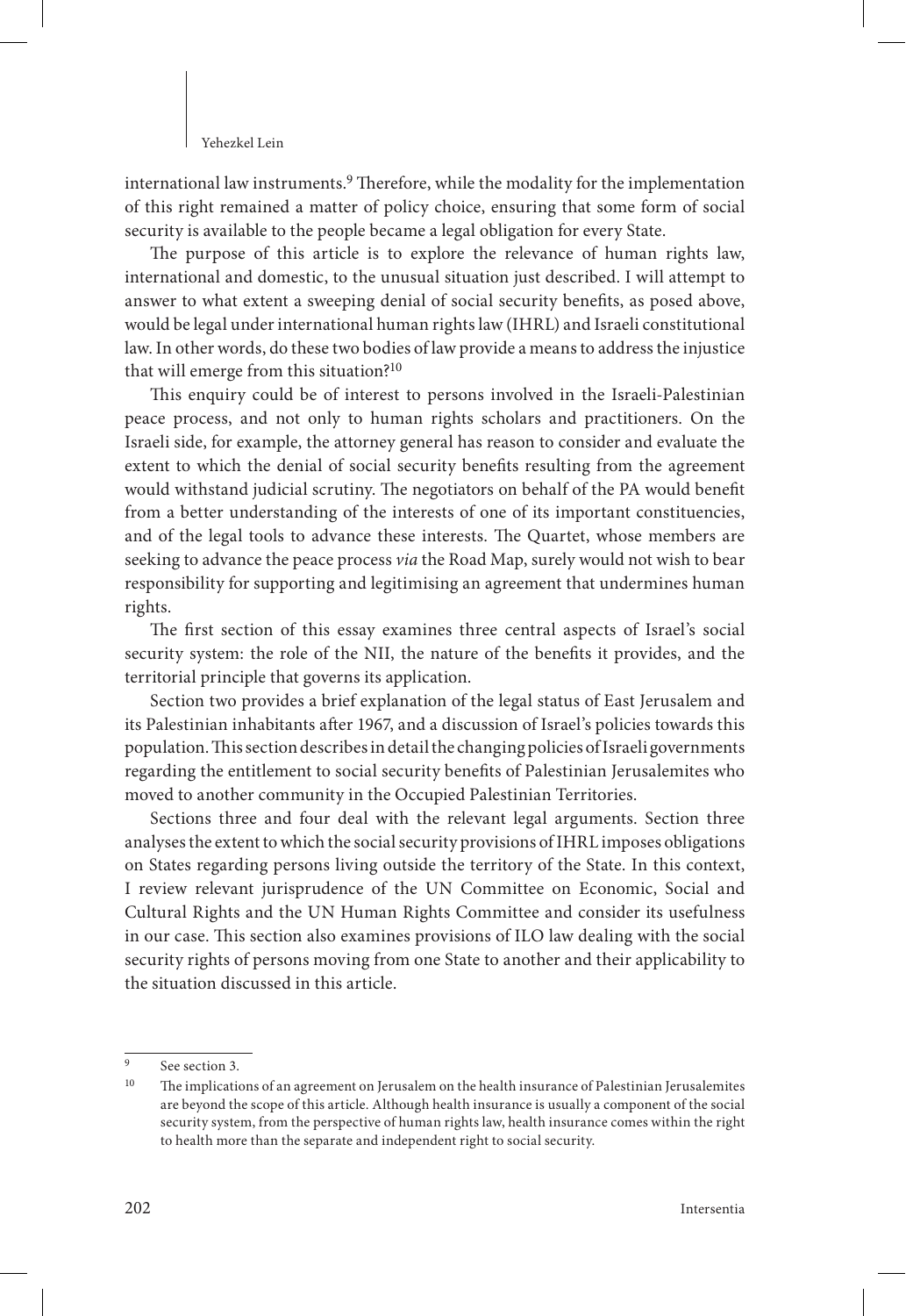Section four addresses the problem from the perspective of the right of property under Israeli constitutional law. In this framework, I explore whether social security benefits are property, and, if so, whether the denial of these benefits in our case violates this right?

The concluding section summarises the main findings of the essay and offers recommendations to the peace negotiators.

### 2. Israel's Social Security System

### 2.1. The National Insurance Institute

The NII is the principal State institution administering Israel's social security system. It was created in 1953 with the purpose of implementing the National Insurance Law (hereafter: the Law), which had been enacted by the Knesset earlier that year. The original version the Law included only four branches: old-age, survivors, work injuries, and maternity. Over the years, it was amended dozens times and additional branches were added.<sup>11</sup>

Under the Law, every resident of Israel aged 18 and over must be insured by the NII and pay into the system. Contribution rates are based on the person's income and status (employee, self-employed, unemployed, student, *etc*.).12

The system is based on a 'pay as you go' scheme. In contrast to fully-funded systems, under this scheme, contributions currently collected are not saved for the insured persons in personal accounts, and later paid to them in benefits, but are paid to current beneficiaries. The NII is also heavily funded by the government's general budget. The few 'non-contributory' branches are entirely funded by the government, whereas the 'contributory branches' entail a fixed participation rate as specified in the Law.

One way to map social security programmes is by identifying the underlying principle of allocation. According to Atkinson there are three main principles of allocation, each reflecting different social aims and entailing different requirements: social assistance, social insurance, and categorical transfers.13

Social assistance is designed to relieve poverty. These benefits are generally dependent on a means test and are non-contributory. To ensure that the benefits do

<sup>11</sup> In 1995, the Knesset reorganised the National Insurance Law of 1953 to reflect the changes introduced during the last 40 years, enacting the National Insurance Law, *supra* note 4. The 1995 legislation has been subsequently amended several times. Below, reference to the Law is to the consolidated version of 1995.

<sup>&</sup>lt;sup>12</sup> For example, the contribution rate for an employee is 11.5 percent of his total wages.

<sup>13</sup> Atkinson, Anthony, *Poverty and Social Security*, Harvester Wheatsheaf, New York, 1989, p. 100.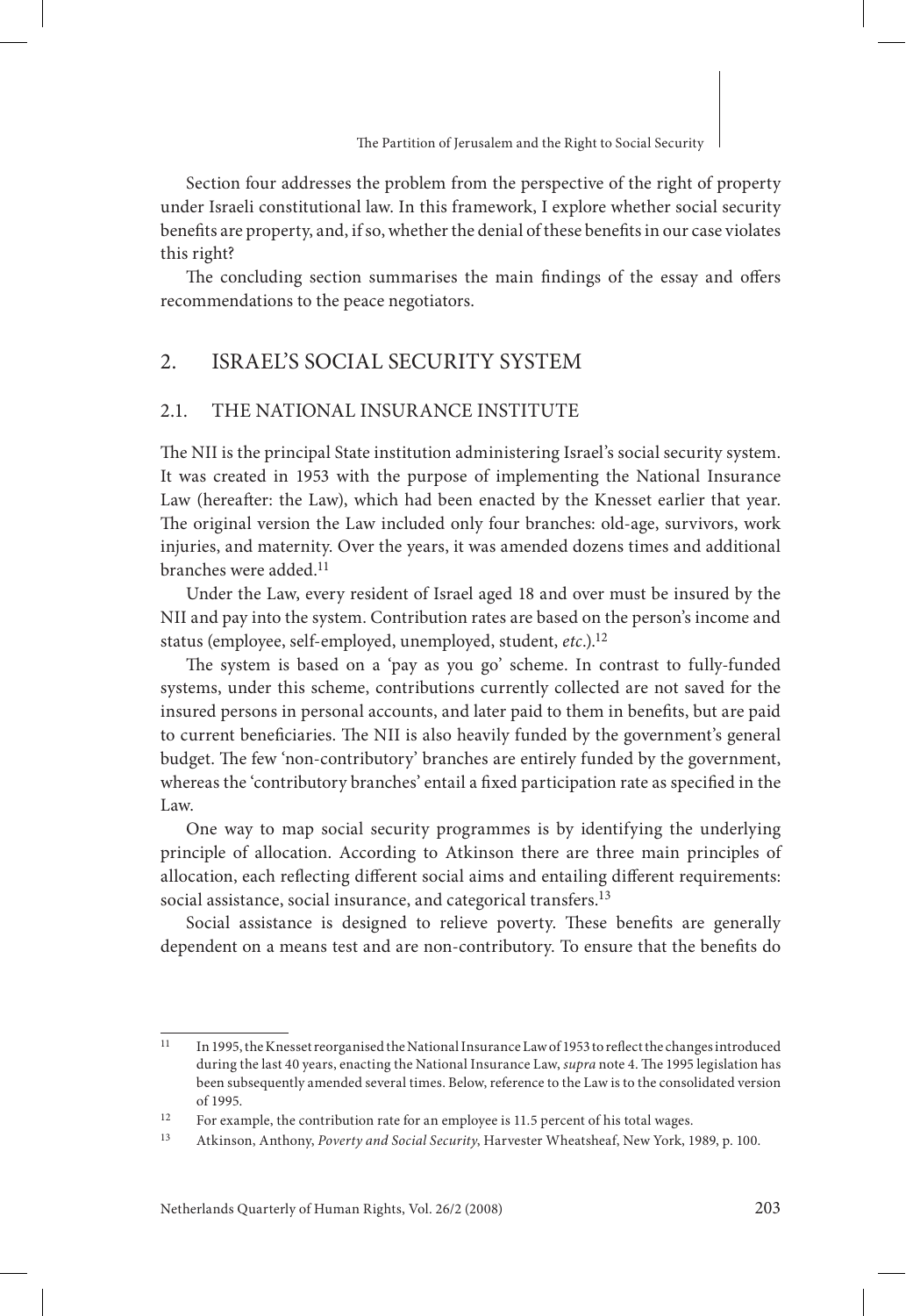not provide a negative incentive to integrate in the labour market, the benefits granted under this principle are generally lower than the minimum wage.<sup>14</sup>

Social insurance type of benefits is intended to provide security and spread income over a person's lifecycle. Two main conditions, borrowed from the private-insurance realm, characterise benefits stemming from this principle: an entitling event must occur (reaching a certain age, losing a job, having an accident, *etc*.), and a qualifying period of making contributions must be met. In contrast to private insurance, social insurance is compulsory and regulated by law and not by contract, and contributions are based on the person's income and not on the risk.15

Categorical transfers seek to redistribute income among specific groups. Entitlement is not subject to a means test, as is the case with social assistance, or to the payment of contributions, in accordance with the insurance principle. The only requirement is that the person belongs to a particular social category (families with children, disabled persons, *etc*.).

The NII runs 19 social security programmes addressing the needs of the elderly, the disabled, the unemployed, families with young children, and the poor. Some programmes reflect more purely than others one of the principles of allocation mentioned above. The following are among the largest programmes, both in terms of number of beneficiaries and amounts of benefits paid:

- Social security for the elderly is provided primarily through the old-age programme. This programme is contributory and reflects primarily the socialinsurance principle, with some social-assistance components. At age 70 (for men) or 65 (for women), a person who paid in 60 months of contributions receives a uniform pension. Men between the age 65–70 and women between 60–65 are eligible if they pass a means test.<sup>16</sup>
- The general disability programme is the largest programme targeting the disabled. Although a contributory programme, the high eligibility threshold adds a socialassistance component. Benefits are generally granted to persons who, due to a physical or mental impairment, earn less than 25 percent of the average wage.<sup>17</sup>
- The unemployment programme is clearly based on the social-insurance principle: eligibility follows paid-in contributions over a qualifying period of 360 days prior

<sup>14</sup> Gal, John, *Social Security in Israel*, Magnes, Jerusalem, 2004, p. 19 (in Hebrew).

<sup>15</sup> Becker, Ulrich, 'The Challenge of Migration to the Welfare State', in: Benvenisti, E. and Nolte, G. (eds), *The Welfare State, Globalization and International Law*, Springer, New York, 2003, pp. 1–31, at p. 9.

<sup>16</sup> Pension rates are set as a percentage of the average national wage (16 percent for a single person and 24 percent for a couple). See National Insurance Institute, National Insurance Programs in Israel, January 2007 (hereinafter: NII Programs). Accessible at: www.btl.gov.il/NR/rdonlyres/BCACBC95- D989–4969–8FD0–93273F434116/0/charte07.pdf (last accessed on 15 April 2008).

<sup>17</sup> NII Programs, *supra* note 16, pp. 12–13. The NII runs as a work injury and accident injury programmes, which more clearly reflect the social-insurance principle; see *ibidem*, pp. 24–26.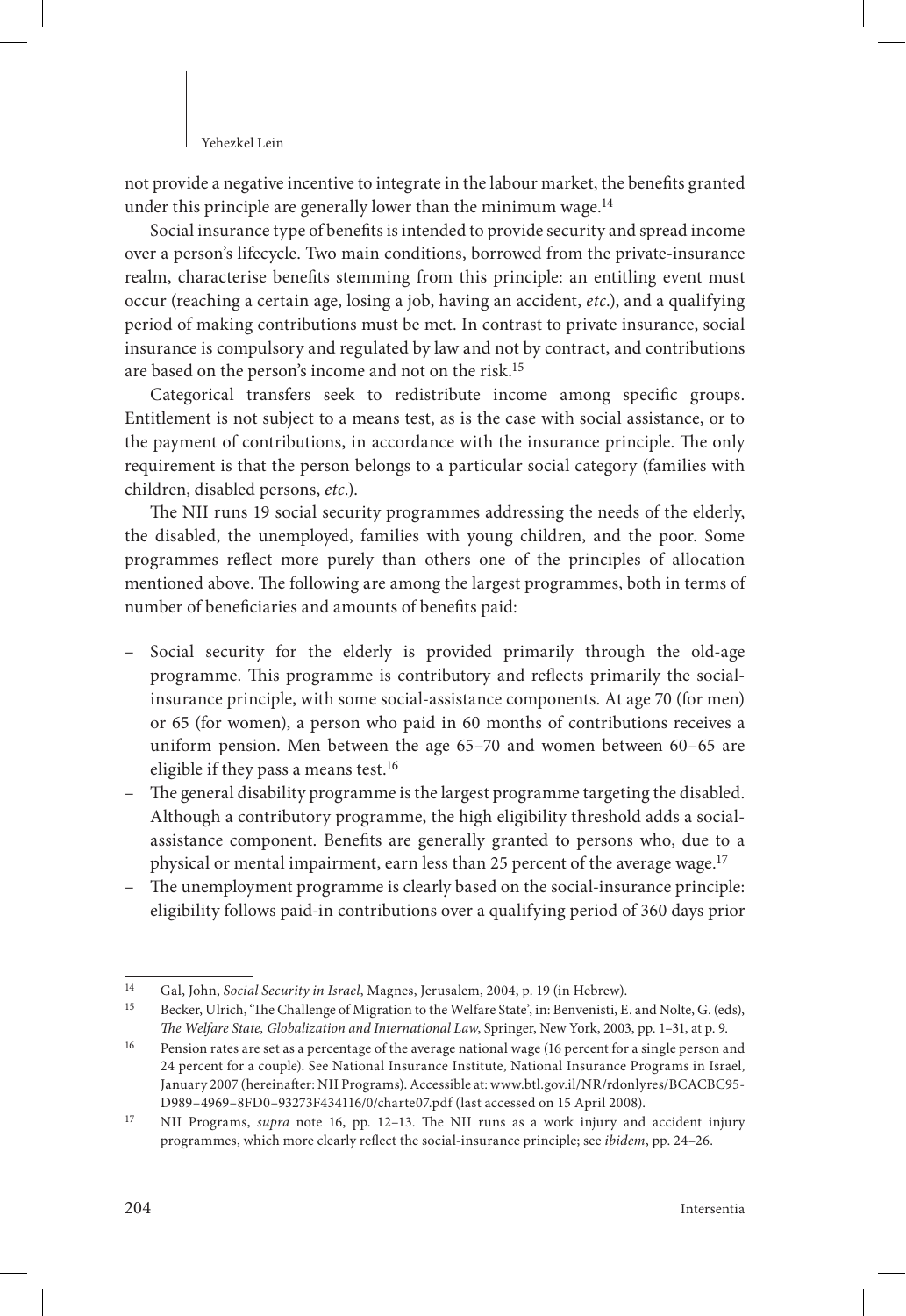to the date of loss of employment; and benefits are based on the wage the person received during the qualifying period.18

- Two programmes are specifically intended to assist families: the maternity programme, which offers a grant and an allowance, and the child allowances programme. While the maternity allowance is based purely on the social-insurance principle,<sup>19</sup> the other two benefits reflect the categorical-transfer principle.<sup>20</sup>
- The income support programme functions as a safety net ensuring that persons have a minimum income to meet their subsistence needs. It is non-contributory and clearly reflects the social-assistance principle, given that eligibility is exclusively established through a means test.<sup>21</sup>

### 2.2. The territorial DIMENSION

Entitlement to benefits under Israel's social security system is based, as a rule, on residence rather than citizenship. This method is common practice in most systems throughout the world.

According to one study, residence is usually perceived as a strong 'sign of belonging', and therefore constitutes a means 'to ensure that benefits are not paid to certain unworthy groups in society amongst whom may feature those leaving the country'.<sup>22</sup>

As a rule, a persons must be a 'resident of Israel' to be eligible for NII programmes. However, the Law does not explicitly define 'resident of Israel'. The labour courts have interpreted the term on numerous occasions, but have refrained from establishing a precise definition. In a case from 1985 relating to the denial of benefits on grounds of an alleged lack of residency, the president of the National Labor Court stated that

[i]t would be inappropriate to make an inclusive formulation that meets all the situations in which the question arises as to whether a particular individual is a resident of Israel, whether he acquired such a status, or lost that status. The answer will be found in the entirety of the circumstances (…) We shall only emphasize that, in the final analysis, the link to Israel will be determined; a linkage that is not temporary or provisional, one that proves a location within Israel is the place 'in which he lives', where 'this is his home'.<sup>23</sup>

<sup>&</sup>lt;sup>18</sup> It is contributory programme, entails a ten-month qualifying period and the benefits are set at 96 percent of income; *ibidem*, pp. 34–35.

<sup>19</sup> *Ibidem*, pp. 22–23.

None of them require a qualifying period or a means test and their amount is not linked to the beneficiaries' previous income; *ibidem*, pp. 20–21.

<sup>21</sup> NII Programs, *supra* note 16, p. 16.

<sup>22</sup> Bolderson, Helen and Gains, Francesca, 'Comparison of Arrangements for Exporting Benefits relating to Age, Disability and Widowhood in Twelve OECD Countries', in: *Migration: A Worldwide Challenge For Social Security*, International Social Security Association, Geneva, 1993, p. 71.

<sup>23</sup> National Labour Court 04–73/MH, *Iyada Sanuqa* vs *National Insurance Institute*, *Labour Court Judgments,* Vol. 17, pp. 79–85, at p. 84. This case is repeatedly cited in the labour court cases involving the criteria for determining whether a person is a resident.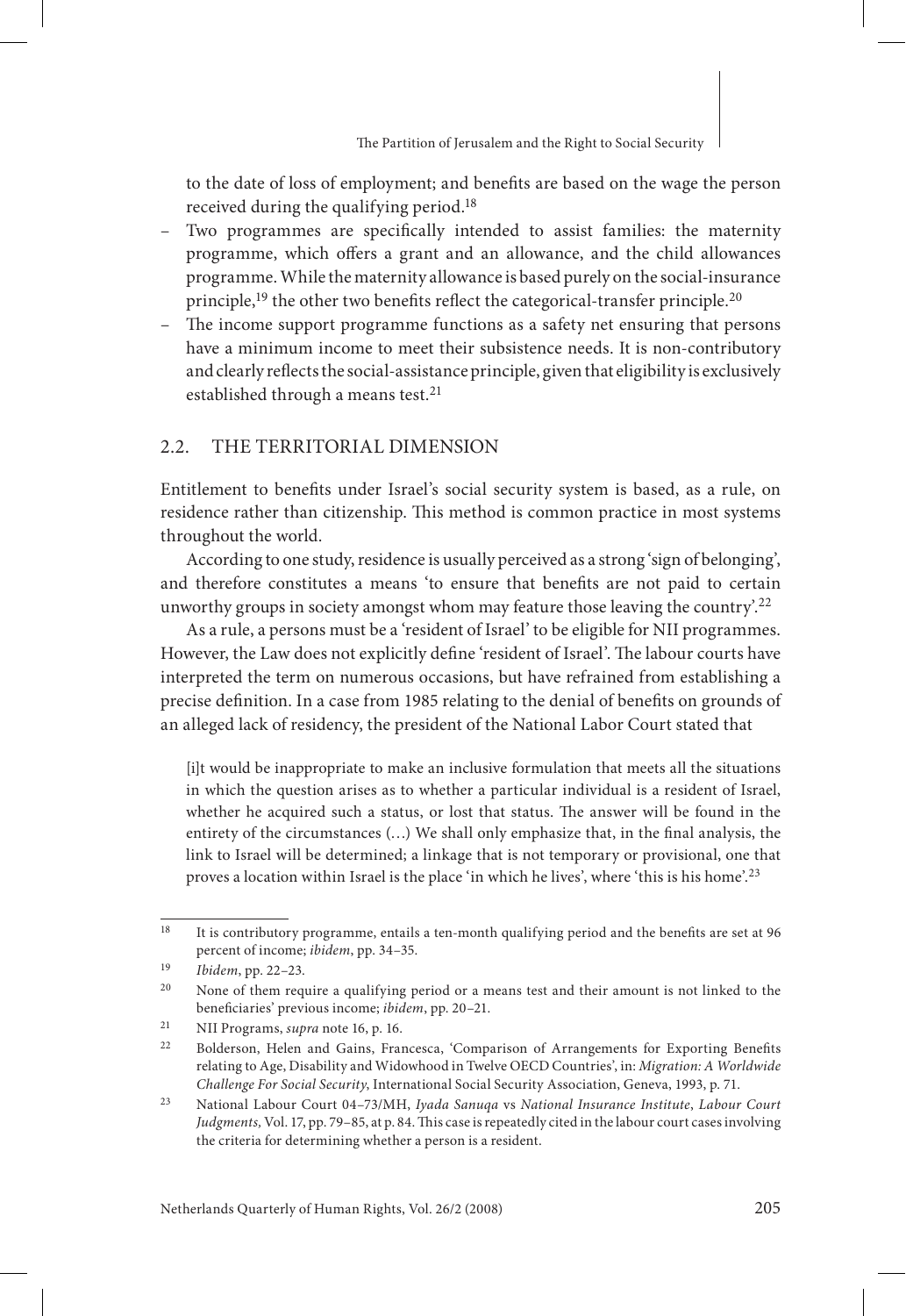In another case related to a denial of benefits on similar grounds, the District Labour Court added that

where an Israeli resident acquires a place of residence abroad, receives a permanent work permit, works at a fixed location for a significant period of time, or where there is a break of any economic tie with Israel, all these cases, and others, can indicate, in certain circumstances, the lack of a connection to Israel and movement of the center of life and the home to a location abroad.<sup>24</sup>

The interpretation of residency as 'centre of life', adopted by the NII on the basis of the labour courts' case-law, clearly differs from the meaning given to the term in other legal instruments and by other State agencies. According to the Interior Ministry, for example, a 'resident of Israel' is a person registered in the population registry who has the legal right to stay in Israel. In other words, a person living abroad may be considered a 'resident of Israel' by the Ministry of Interior but not by the NII.

Indeed, for the purposes of the Law, the distinction between citizens and other types of residents is irrelevant. Moreover, according to the NII's definition, even persons who are not registered in population registry, but live for long periods in Israel could theoretically be entitled to benefits.<sup>25</sup>

Even if a person is deemed a 'resident of Israel' within the meaning of the Law, Section 324 of the Law explicitly states that 'a person located outside of Israel for more than six months shall not be paid an allowance for the period following the first six months, except upon the consent of the Institute [the NII]'.

However, the Law recognises a conspicuous exception to this rule, affecting oldage benefits. An amendment enacted in 1969 stipulates that, 'the Institute [NII] shall continue to pay the pension to a person who is no longer a resident'.<sup>26</sup> In the explanatory notes of the proposed amendment to the law, the legislator points out that due to 'changes in economic and social conditions' the previous situation 'infringed the rights of persons who have paid in contributions for years and had to leave the country after retirement, often for reasons beyond their control'.<sup>27</sup>

The NII, based on the interpretation given to the amendment by the labour courts and the HCJ, recognises the right of a person who permanently leaves the country,

<sup>24</sup> National Labour Court 0–286/NV, *Zafrir Abayiov* vs *National Insurance Institute* (unpublished), para. 8.

<sup>&</sup>lt;sup>25</sup> To prevent such expanded coverage, the Knesset amended the Law in 2002 to explicitly deny benefits to persons staying in Israel under certain types of visas. See, State Economy Arrangements (Legislative Amendments to Achieve Budget and Economic Policy Goals for the 2003 Fiscal Year), section 24, *Seffer Hahukim*, Vol. 1882, p. 175. This amendment was incorporated in the Law, *supra* note 4, Article 2(A).

<sup>26</sup> This amendment, introduced in 1969, was incorporated in the National Insurance Law, *supra* note 4, section 244(E).

<sup>27</sup> Proposed Law: National Insurance Law (Amendment 2), Explanatory Notes, section 11, 1969.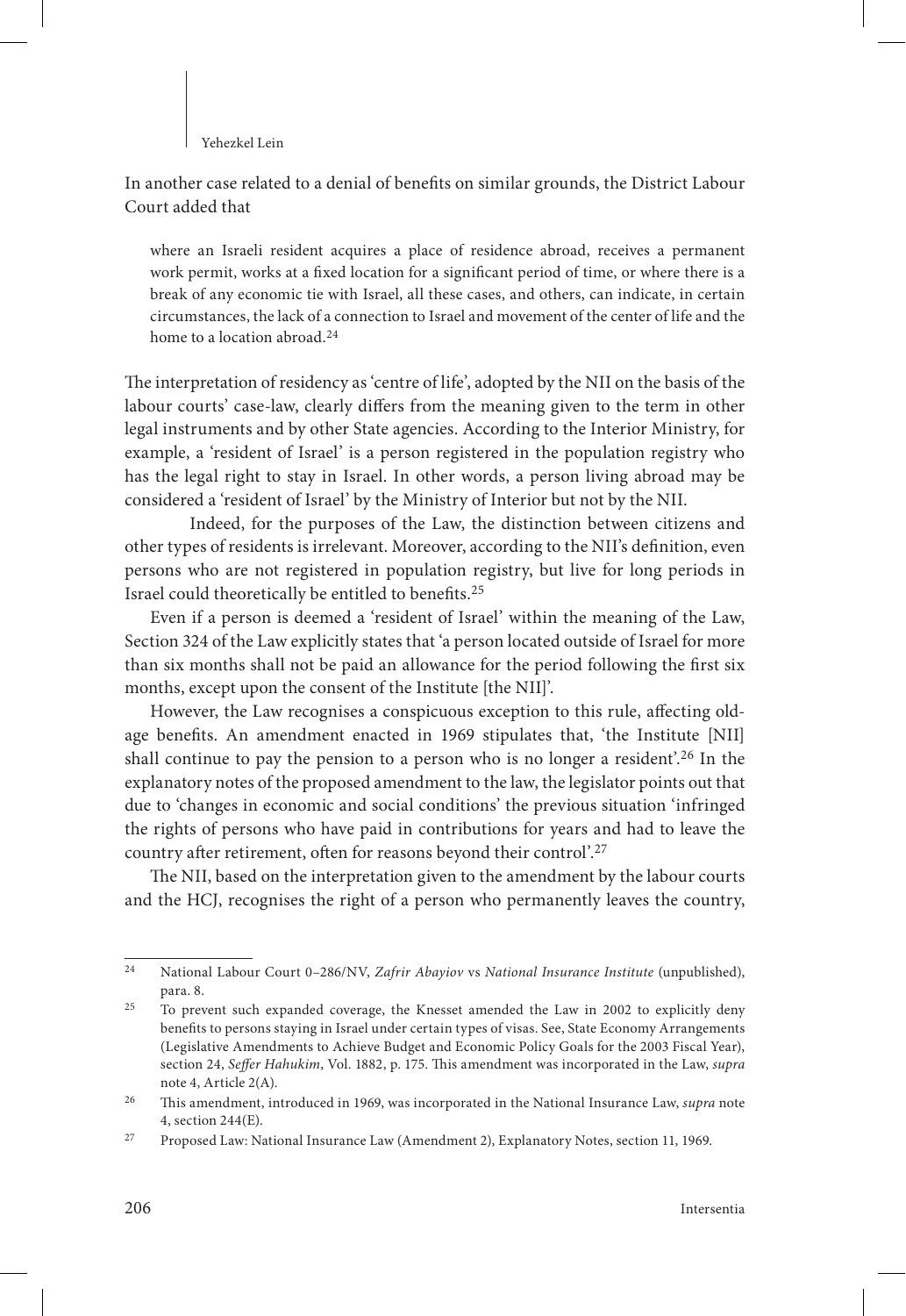to continue receiving his pension, provided that the entitling event (*i.e*., reaching retirement age) occurred while he was a resident of Israel.<sup>28</sup>

This restriction was challenged at the HCJ by Michael Halamish, an Israeli who at age 60 moved to the United States, and the NII therefore denied his claim for an oldage pension.29 Although the HCJ rejected the petition, holding that the petitioner's request had no legal basis under existing legislation, it ordered the Minister of Social Affairs *to consider* issuing new regulations to enable Israelis who completed the required qualifying period of contributions to claim an old-age pension while living abroad. Following this judgement, the Minister of Social Affairs appointed a commission to consider the matter. The commission recommended the change, but the Minister rejected the recommendation, claiming budgetary constraints.<sup>30</sup>

# 3. annexation and social security in east jerusalem

### 3.1. Annexation and its anomalies

On 27 June 1967, following the results of the Six Day War, the Knesset enacted a statute stating that 'the law, jurisdiction, and administration of the State shall apply to all territory of the Land of Israel that the government proclaims by Order'.31 The next day, the Government of Israel issued an order declaring an area of about 70 square kilometres around West Jerusalem as territory in which the law, jurisdiction, and administration of the State apply.<sup>32</sup>

Immediately afterwards, the Interior Minister issued an order incorporating that area within the municipal boundaries of (West) Jerusalem.<sup>33</sup> Interestingly, of those 70 square kilometres, only six were part of the municipality of East Jerusalem during the Jordanian rule; the remaining 64 square kilometres belonged to 30 adjacent

<sup>28</sup> HCJ 6051, *Rekanat* vs *National Labour Court*, *Piskei Din*, Vol. 51, No. 3, p. 346 (in Hebrew); and HCJ 7618/97, *Scheinberg* vs *National Insurance Institute* (unpublished).

<sup>29</sup> HCJ 890/99, *Halamish* vs *National Insurance Institute*, *Piskei Din*, Vol. 54, No. 4, p. 423 (in Hebrew).

<sup>30</sup> This decision was later challenged by a person in the same situation of *Halamish*, but the Court rejected the petition, claiming that the decision was reasonable (HCJ 8313/02, *Izen* vs *National Insurance Institute, Piskei Din*, Vol. 58, No. 2, p. 607 (in Hebrew).

<sup>31</sup> The Law and Administration Ordinance (Amendment No. 11) Law, section 11(B), *Laws of the State of Israel*, Vol. 21, 1967, p. 75.

<sup>32</sup> Law and Administration Order (No. 1), *Kovets Ha-Takanot*, Vol. 2064, p. 2690, 28 June 1967 (in Hebrew).

<sup>33</sup> Issuance of this order was possible after the Knesset amended The Municipalities Ordinance (Amendment No. 6) Law, *Laws of the State of Israel*, Vol. 21, 1967, p. 75. This Law empowered the Interior Minister to extend the boundaries of a municipality to include an area falling within the definition of section 11(B) of the Law and Administration Ordinance, *supra* note 31.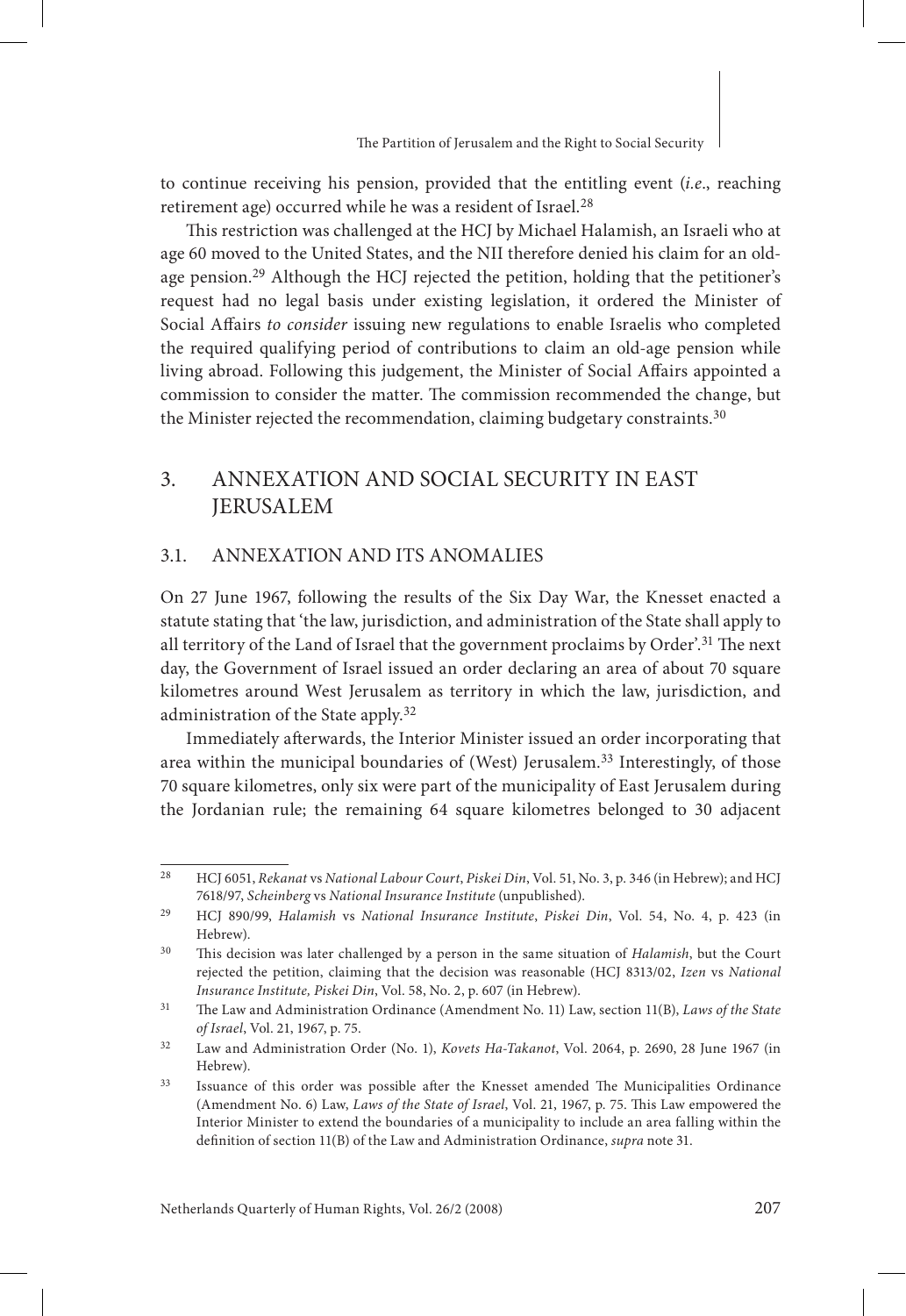Palestinian towns and villages.<sup>34</sup> Nonetheless, the entire area became known as East Jerusalem.<sup>35</sup>

In July 1980, the Knesset enacted the Basic Law: Jerusalem, Capital of Israel, which stated, in Section 1, that 'Jerusalem, complete and united, is the capital of Israel'. In 2000, an amendment to the Basic Law was adopted, prohibiting the transfer of powers over any part of the city to a foreign body, unless such transfer is approved by an absolute majority of the Knesset (61 Knesset members).<sup>36</sup>

This legislation set the legal framework for the annexation of East Jerusalem to Israel. Despite the initial argument raised by the Israeli Government, according to which the 1967 legislation did not constitute annexation but only 'administrative and municipal integration', the HCJ established in a number of decisions that under Israeli law, East Jerusalem became part of the State of Israel.37 It is worthwhile noting, however, that the new situation gave rise to significant anomalies.

First, the annexation blatantly violated international law; in particular, it breached the prohibitions on acquiring territory by force,<sup>38</sup> and changing the law in occupied territory.39 As a result, it has never been recognised by a majority of members of the United Nations. The UN General Assembly and the Security Council adopted numerous resolutions condemning the Israeli steps in East Jerusalem and declaring the annexation unlawful and void.40

Second, while the annexation created a sharp legal distinction between East Jerusalem and the rest of the West Bank, which remained occupied territory, the daily reality hardly reflected this distinction. East Jerusalem was the heart of a contiguous and densely populated Palestinian metropolis, extending from Bethlehem in the south to Ramallah in the north, and was the informal capital of the West Bank. It

<sup>34</sup> B'Tselem, The Israeli Information Center for Human Rights in the Occupied Territories (hereinafter: B'Tselem), *A Policy of Discrimination: Land Expropriation, Planning and Building in East Jerusalem*, B'Tselem, Jerusalem, 1997, p. 17.

<sup>&</sup>lt;sup>35</sup> For the sake of simplicity, this term will be used below also to refer to the entire area annexed into Israel and the Jerusalem Municipality in 1967.

<sup>36</sup> The Basic Law: Jerusalem, Capital of Israel (Amendment No. 1), *Laws of the State of Israel*, Vol. 34, 1980, p. 209.

<sup>37</sup> Lapidoth, Ruth, 'Jerusalem – Some Jurisprudential Aspects', *Catholic University Law Review*, Vol. 45, No. 3, 1996, pp. 661–686, at p. 668.

<sup>&</sup>lt;sup>38</sup> This prohibition is considered customary international law and is reflected in numerous UN resolutions, one being General Assembly Resolution 2625, entitled 'Declaration on Principles of International Law concerning Friendly Relations and Co-operation among States'.

<sup>39</sup> Convention (IV) respecting the Laws and Customs of War on Land and its annex: Regulations concerning the Laws and Customs of War on Land, Article 43, 18 October 1907, 36 Stat. 2277, 1 Bevans 631, 205 Consol. T.S. 277, 3 Martens Nouveau Recueil (ser. 3) 461, entered into force 26 January 1910.

<sup>40</sup> See S.C. Res. 478, UN SCOR, 35th sess., 2245th mtg, p. 14, UN Doc. S/INF/36, 20 August 1980; GA Res. 35/169E, UN GAOR, 35th sess., supp. no. 48, pp. 208–2209, UN Doc. A/35/48, 15 December 1980; S.C. Res. 673, UN SCOR, 46th sess., 2949 mtg. at Res. & Dec. 7, UN Doc. S/INF/46, 24 October 1990.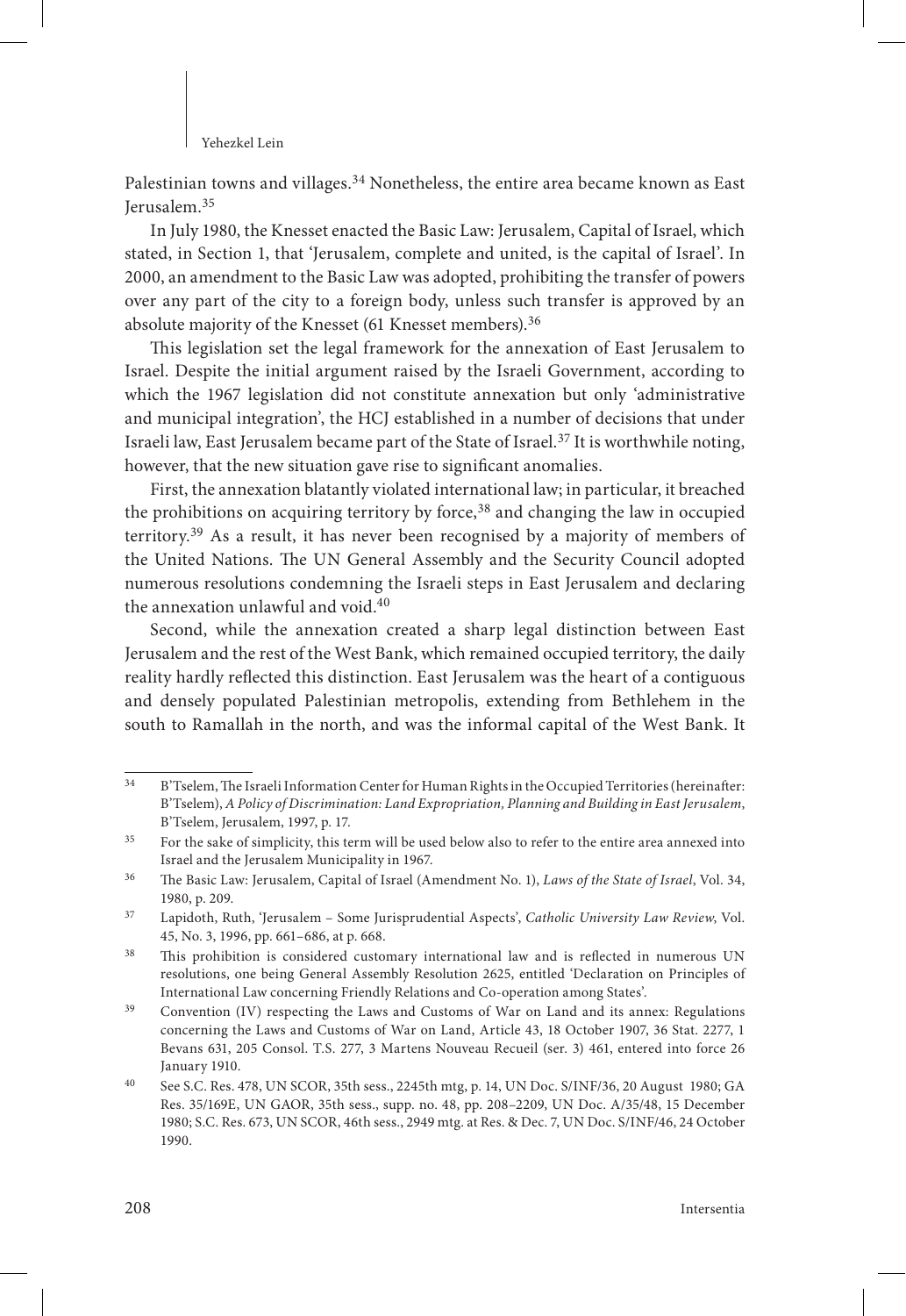served as the centre for employment, health, education, religion and culture.<sup>41</sup> The city's municipal boundaries, which were also Israel's boundaries, were (until recently) not physically demarcated, and Palestinians could cross them relatively freely.42 The situation began to change significantly only in 2003, following the construction of the separation wall around the city.<sup>43</sup>

The boundary between the two areas became blurred, in large part, by the migration of tens of thousands of Palestinians from East Jerusalem to the suburbs (in the West Bank), as a result of the housing shortage in the city.<sup>44</sup> Although these residents formally moved outside Israel, the change of residence barely affected their daily life, and they continued working, studying, receiving medical care and maintaining social and family ties in East Jerusalem.

Third, some anomalies are evident even from a narrow Israeli domestic-law perspective. By virtue of a law adopted by the Knesset in 1970, for example, special arrangements were applied in East Jerusalem on some matters, such as the educational system (the Jordanian *curriculum* continued to be taught) and the official currency (the Jordanian *dinar* continued to be legal tender, in addition to the Israeli *shekel*).45 Moreover, as we shall see in the following section, even the legal status of East Jerusalem's inhabitants became anomalous.

### 3.2. The Status of Palestinian Jerusalemites

In September 1967, following annexation, Israel conducted in East Jerusalem a census and issued Israeli identity cards to some 66,000 Palestinians who were recorded in the population registry.46 The Israeli Government enabled the inhabitants to obtain Israeli citizenship, provided they met certain conditions, including relinquishing citizenship elsewhere and demonstrating some knowledge of Hebrew.47 Persons granted citizenship were required to swear loyalty to the State. For political reasons, only a small minority opted for citizenship. Most Palestinian Jerusalemites held

<sup>41</sup> Kimhi, Israel *et al*., *Arab Settlement in the Metropolitan Area of Jerusalem,* Jerusalem Institute of Israel Studies, Jerusalem, 1986.

<sup>42</sup> In 1993, Israel imposed a 'general closure' on the West Bank, which still remains in force, prohibiting the entry of West Bank residents into East Jerusalem, unless they have a personal permit. However, given the geography of the city, this restriction was loosely implemented.

<sup>43</sup> See B'Tselem, *The Separation Barrier around Jerusalem*, available at: www.btselem.org/English/ Separation\_Barrier/Jerusalem.asp (last accessed on 15 April 2008).

<sup>44</sup> The International Peace and Cooperation Center, Strategic Planning Team, 'Jerusalem Profile', in: Khamisi, R. and Nasrallah, R. (eds), *Jerusalem Urban Fabric: Demography, Infrastructure and Institutions*, The International Peace and Cooperation Center, Jerusalem, 2003, pp. 33–35.

<sup>45</sup> Legal and Administrative Matters (Regulations) Law (Consolidated Version), *Laws of the State of Israel*, Vol. 24, 1969–1970, pp. 144 -152.

<sup>46</sup> Benvenisti, Meron, *The Torn City*, University of Minnesota Press, Minneapolis, 1976, pp. 163–164.

<sup>47</sup> The Citizenship Law, *Seffer Hahukim*, Vol. 95, 1952, p. 146, section 5 (in Hebrew).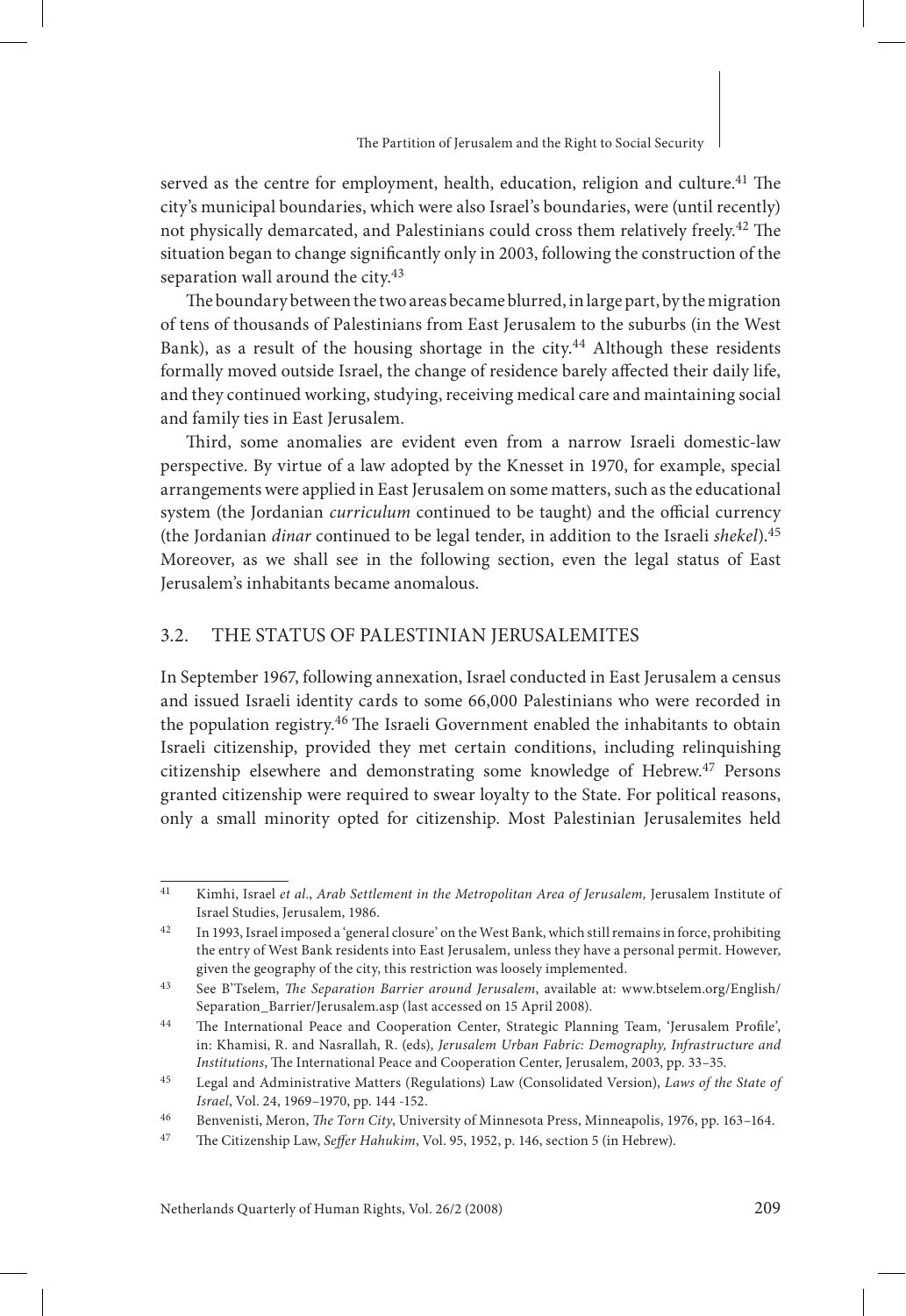Jordanian citizenship at the time. However, in 1988, the King of Jordan issued an order that de facto revoked their citizenship, making them stateless.<sup>48</sup>

The legal significance of the Israeli identity card granted to East Jerusalem Palestinians was not clarified until 1988, when a petitioner challenged the revocation of his identity card after he moved to the US and obtained American citizenship.49 In its judgement, the HCJ held that the status of East Jerusalem Palestinians was based on the Entry into Israel Law, according to which they are considered 'permanent residents' of Israel.50 Unlike citizens, permanent residents are not allowed to vote in national elections. Also, the status expires if the holder settles in another country.<sup>51</sup>

The social security legislation, by contrast, makes no distinction between the rights and duties of citizens and those of non-citizen residents.52 Therefore, since the 1967 annexation, Palestinian Jerusalemites living within the boundaries of Jerusalem have been entitled to the full range of NII benefits.

However, establishing whether a person was living in East Jerusalem was, in many cases, far from self-evident: Jerusalem's boundaries were not physically demarcated and thousands of Palestinians holding Israeli ID cards were living between East Jerusalem and the rest of the West Bank (see above), creating a complex reality. The different ways in which Israel related to this reality in determining entitlement to social security benefits were closely linked to the government's ultimate policy goals regarding Jerusalem. Therefore, before mentioning the specific criteria for entitlement to NII benefits, I shall briefly discuss Israeli governmental policy on Jerusalem.

### 3.3. Demographic Balance

The Israeli national Government is directly involved in setting policy guidelines for Jerusalem. The Ministerial Committee for Jerusalem Affairs (hereafter: the Ministerial Committee), formed in 1969, has been the main governmental body charged with this task. The decisions of the Ministerial Committee, which is generally headed by the Prime Minister or by the Interior Minister, have the status of Cabinet decisions.<sup>53</sup>

<sup>48</sup> Lapidoth, Ruth, 'The Status of East Jerusalem Arabs', in: Ramon, A. (ed.), *The Jerusalem Lexicon*, Jerusalem Institute of Israel Studies, Jerusalem, 2003, p. 264 (in Hebrew).

<sup>49</sup> HCJ 282/88, *Mubarak Awad* vs *Yitzhak Shamir et al., Piskei Din*, Vol. 42, No. 2, p. 430 (in Hebrew).

<sup>50</sup> For a critical review of this decision, see Herling, David, 'The Court, the Ministry and the Law: Awad and the Withdrawal of East Jerusalem Residence Rights', *Israel Law Review*, Vol. 33, No. 1, 1999, pp. 67–105.

<sup>51</sup> Section 11(c) of the Entry into Israel Regulations stipulates, *inter alia*, that 'a person living for more than seven years in a foreign country shall be deemed to have settled in a foreign country'.

<sup>52</sup> For further details, see section 1.2.

<sup>53</sup> Merhav, R. and Giladi, R., 'The Ministerial Committee for Jerusalem', in: *The Jerusalem Lexicon*, Jerusalem Institute of Israel Studies, Jerusalem, 2003, pp. 269–272 (in Hebrew).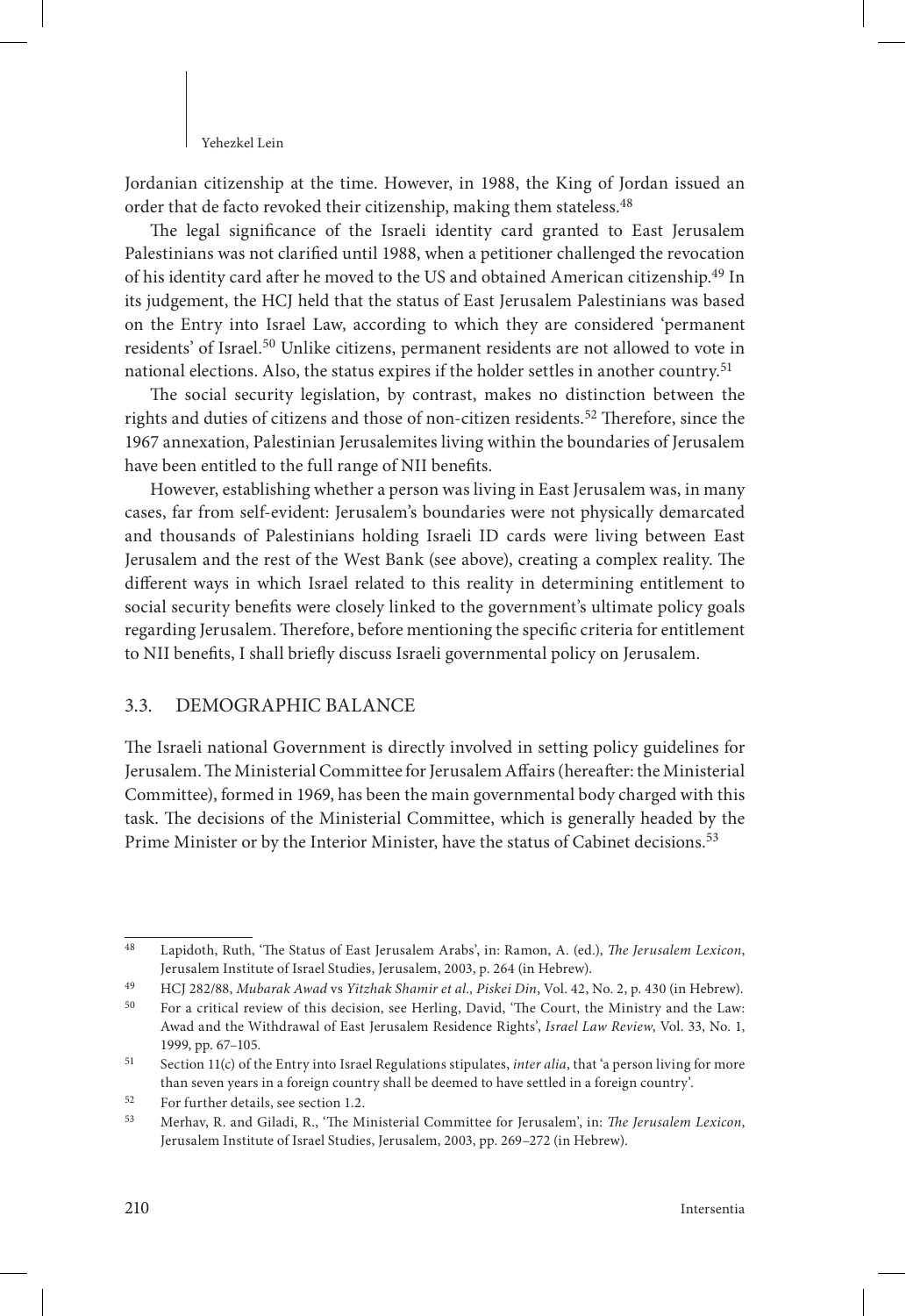In addition, several permanent and *ad hoc* committees were established by the government over the years to set up policy guidelines on specific issues.54 The 'Gafni Committee', established in 1973, determined that a 'demographic balance of Jews and Arabs must be maintained at its level at the end of 1972' that was 73.5 percent Jews and 26.5 percent Palestinians.<sup>55</sup> All Israeli governments, through the Ministerial Committee, have adopted this goal in Jerusalem matters.<sup>56</sup>

Ostensibly, the principal way to cope with the rapidly increasing Palestinian population and preserve the 'demographic balance' has been to provide incentives to encourage Jews (both veteran Israeli and new immigrants) to settle in Jerusalem. In addition to these incentives, Israeli governments, together with the Jerusalem municipality, have implemented discriminatory policies encouraging Palestinians to leave the city, for example:

- Systematic discrimination in planning and building, which led to a severe housing shortage, based on two major components: massive confiscation of Palestinian land that was then allocated for the construction of Jewish neighborhoods, and zoning of extensive areas as 'open landscape' areas, where construction is forbidden.<sup>57</sup>
- Systematic discrimination in municipal-budget allocations, which led to a huge disparity between West and East Jerusalem in infrastructure and service.<sup>58</sup>
- Placement of impediments on, and prohibition of family unification between Palestinian residents and their non-resident spouses (generally from the West Bank), a policy that was implemented through both legislation and bureaucratic practice.<sup>59</sup>

Despite these policies, the original goal was never achieved. Because of the high natural birth-rate of the Palestinian population, the demographic balance in Jerusalem was gradually 'eroded'. By the end of 2006, of Jerusalem's total population of 733,300, 34.4 percent (252,400) were Palestinians.<sup>60</sup>

<sup>54</sup> *Idem*.

<sup>55</sup> State of Israel, Inter-ministerial Committee to Examine the Rate of Development for Jerusalem, *Recommendation For A Coordinated And Consolidated Rate Of Development*, State of Israel, Jerusalem, 1973, p. 3 (in Hebrew).

<sup>56</sup> Cheshin, Amir *et al.*, *Separate And Unequal- The Inside Story of Israeli Rule in East Jerusalem,* Harvard University Press, Cambridge, 1999, pp. 57–64 (Amir Cheshin, the main author of this book, served as Senior Adviser on Arab Affairs to former Jerusalem Mayor Teddy Kollek (1967–1993) and was among the architects of this policy).

<sup>57</sup> See *ibidem*, pp. 22–66; B'Tselem, *op.cit* (note 34); and Bollens, Scott, *On Narrow Grounds – Urban Policy And Ethnic Conflict In Jerusalem And Belfast,* SUNY Press, Albany, 2000, pp. 65–95.

<sup>58</sup> See Cheshin *et al.*, *op.cit.* (note 56), pp. 23–26 and 62–69; and Bollens, *op.cit.* (note 57), pp. 92–95.

<sup>59</sup> B'Tselem and Hamoked, Center for the Defense of the Individual (hereinafter: Hamoked), *Forbidden Families: Family Unification and Child Registration in East Jerusalem*, B'Tselem, Jerusalem, 2004.

<sup>60</sup> Central Bureau of Statistics, Population Statistics, 2006.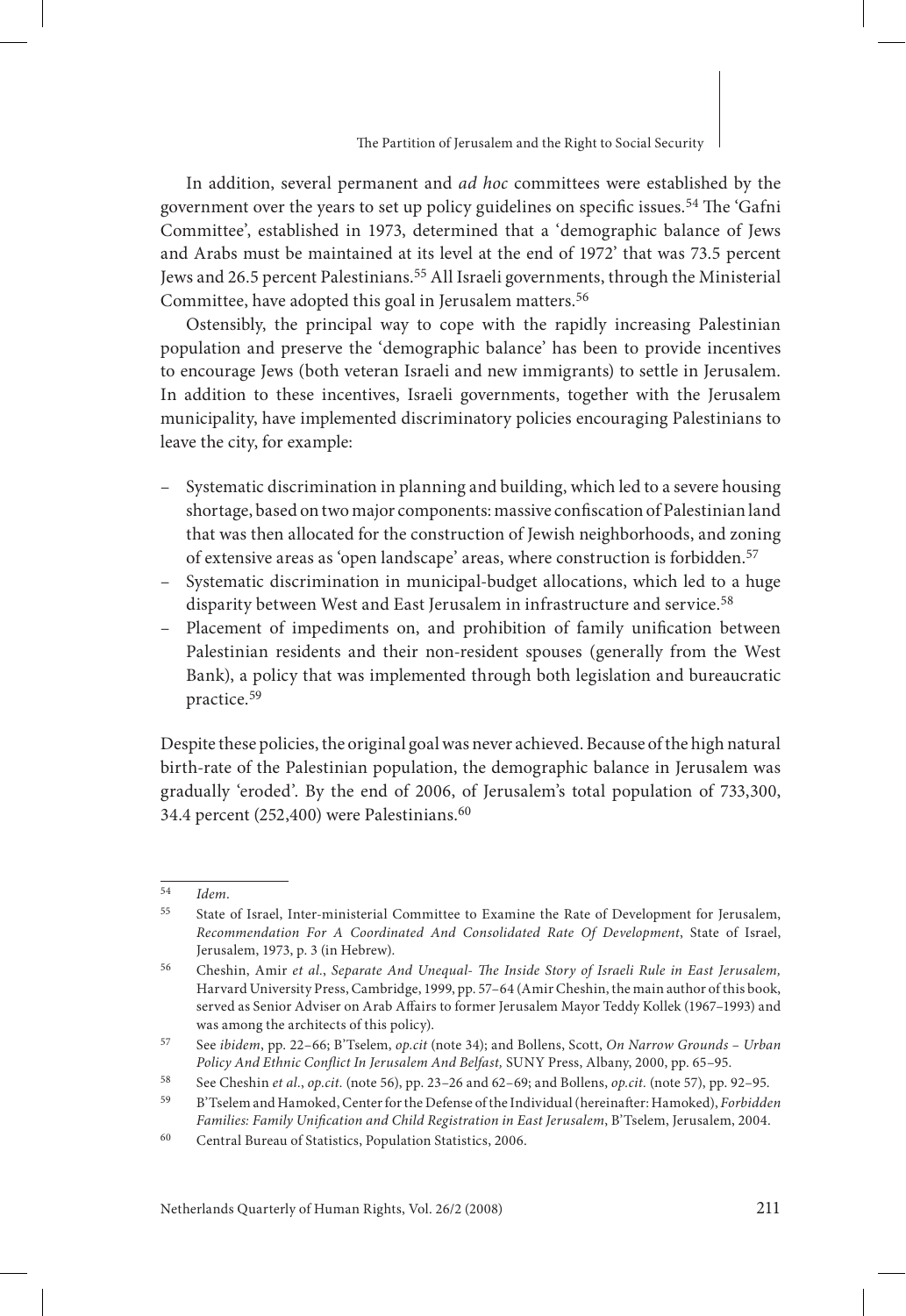### 3.4. Entitlement to NII benefits after moving to the WEST BANK

Among the first major governmental projects in East Jerusalem was the reconstruction of the historical Jewish Quarter in the Old City, and the transfer of Israeli settlers to live there.61 Implementation of the project required the evacuation of Palestinians living in the planned area. To provide a housing solution for the families to be evacuated from the Old City, the Ministerial Committee decided to establish a housing project in Al-Eizarria, a West Bank village adjacent to Jerusalem.<sup>62</sup>

Desiring to encourage these families to move voluntarily to Al-Eizarria, thus avoiding the need to evict them, the Ministerial Committee decided, in February 1973, to entitle East Jerusalem Palestinians relocating in the West Bank to NII benefits.<sup>63</sup> This decision (hereafter: the 1973 decision) would form the basis for Israel's social security policy for the next 25 years as regards:

A person who, as a resident of Jerusalem, holds an Israeli identity card, and continues to make regular payments to the NII – will continue to benefit from national insurance rights even if he moves outside the municipal borders of Jerusalem.<sup>64</sup>

With the demographic-balance policy in mind, it appears evident that the Ministerial Committee selection of Al-Eizarria, a town in the West Bank, as the site for the new neighbourhood was not by chance, but to advance that agenda. A similar motivation was apparently the reason for the Committee to apply the 1973 decision to any Palestinian leaving Jerusalem, and not only those living in the Old City.

However, despite its significant financial consequences, clear rules for implementing the 1973 decision were not issued until 1987. As a result, NII clerks alternated inconsistently between two different interpretations.65 According to the straightforward interpretation, Palestinians who moved to the West Bank were entitled to continue to receive NII benefits, as if they had never left the city. According to the other, narrow interpretation, those who left the city were to receive only those

<sup>61</sup> For an historical review of Israeli settlement policy in the Old City, see Dumper, Michael, 'Israeli Settlement in the Old City of Jerusalem', *Journal of Palestine Studies*, Vol. 21, No. 4, 1992, pp. 32–53.

<sup>62</sup> See Cheshin *et al.*, *op.cit.* (note 56), p. 149.

<sup>63</sup> *Idem*.

<sup>64</sup> Decision 15/YM, of 13 February 1973. Although not explicitly stated, the words 'outside the municipal borders of Jerusalem' referred to persons moving to the West Bank and not to the Gaza Strip.

<sup>65</sup> Attorney Amir, oral presentation on behalf of the Association for Civil Rights in Israel, based on extensive correspondence with the NII, before the Labour and Welfare Committee of the Knesset (Protocol No. 73, 16 March 1993) (in Hebrew).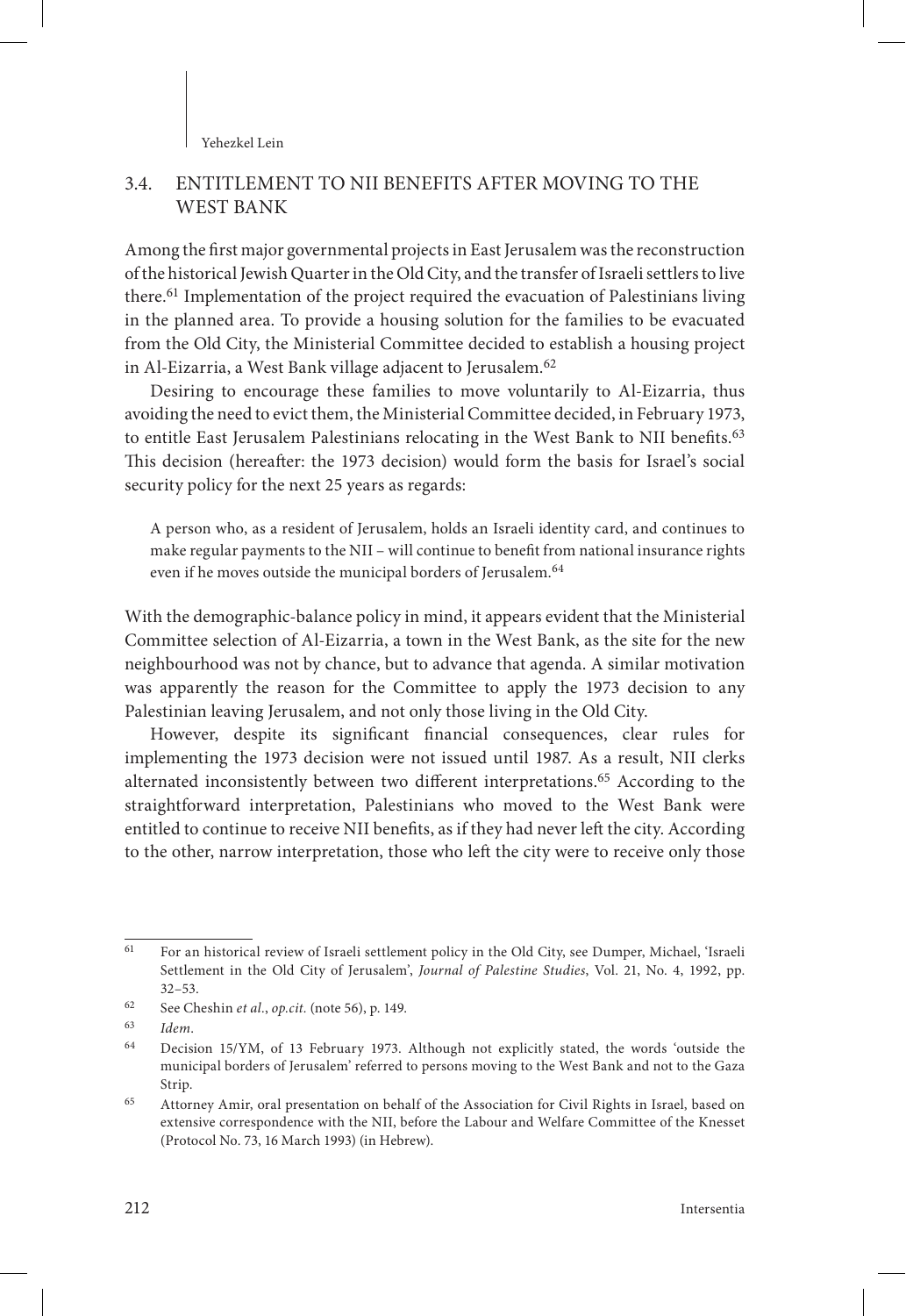benefits to which they were previously entitled, and not benefits for which the entitling event occurred after they left.<sup>66</sup>

Under the pressure of a petition filed in the Supreme Court against the NII, and given the lack of clear guidelines, the Minister of Social Welfare, issued regulations for the implementation of the 1973 decision, which took force on 1 January 1987 (hereafter: the regulations).67 The regulations enshrined in law the narrow interpretation of the 1973 decision, whereby Palestinians who moved from Jerusalem to any place in the Occupied Territories would continue to receive already acquired NII benefits, but would not be allowed to submit new claims for benefits to which they were not previously entitled.<sup>68</sup>

The regulations also provided an exception regarding old-age benefit: persons who on the date the regulations took force completed the qualifying period, but had not reached the requisite age may submit their claims within two years after attaining that age.69 In another exception, residents who moved to the Occupied Territories and later returned to Jerusalem, became entitled, two years after their return, to NII benefits.70

Despite the improper motive in issuing them, the regulations set a relevant precedent for the issue discussed in this essay, by providing an intermediate status – between resident and non-resident – for entitlement to social security benefits. This intermediate status was tailored especially to meet the atypical reality in which East Jerusalem Palestinians lived.

In February 1998, a decade after they entered into force, the regulations were repealed by the Knesset as part of a lengthy law dealing with dozens of economic measures.71 The NII immediately stopped all payments to East Jerusalem residents living in the West Bank and new claims were not accepted. In addition, the NII began for the first time to investigate carefully the applicant's place of residence in almost every claim filed by Palestinian Jerusalemites.72

<sup>66</sup> *Idem*.

<sup>67</sup> National Insurance Regulations (Rights and Obligations under the National Insurance Law for Non-Residents of Israel), *Kovets Ha-Takanot*, Vol. 5022, pp. 747–750, 1 April 1987 (in Hebrew).

<sup>68</sup> *Ibidem*, Articles 2 and 3.

<sup>69</sup> *Ibidem*, Article 4.

<sup>70</sup> *Ibidem*, Article15(a).

<sup>71</sup> Increasing Growth and Employment and Achieving Budgetary Objectives for the 1998 Fiscal Year (Legislative Amendments) Law, section 9, *Seffer Hahukim*, Vol. 1645, 1998, p. 57 (in Hebrew).

<sup>72</sup> B'Tselem and Hamoked, *The Quiet Deportation Continues: Revocation of Residency And Denial of Social Rights of East Jerusalem Residents*, B'Tselem, Jerusalem, 1998, p. 2.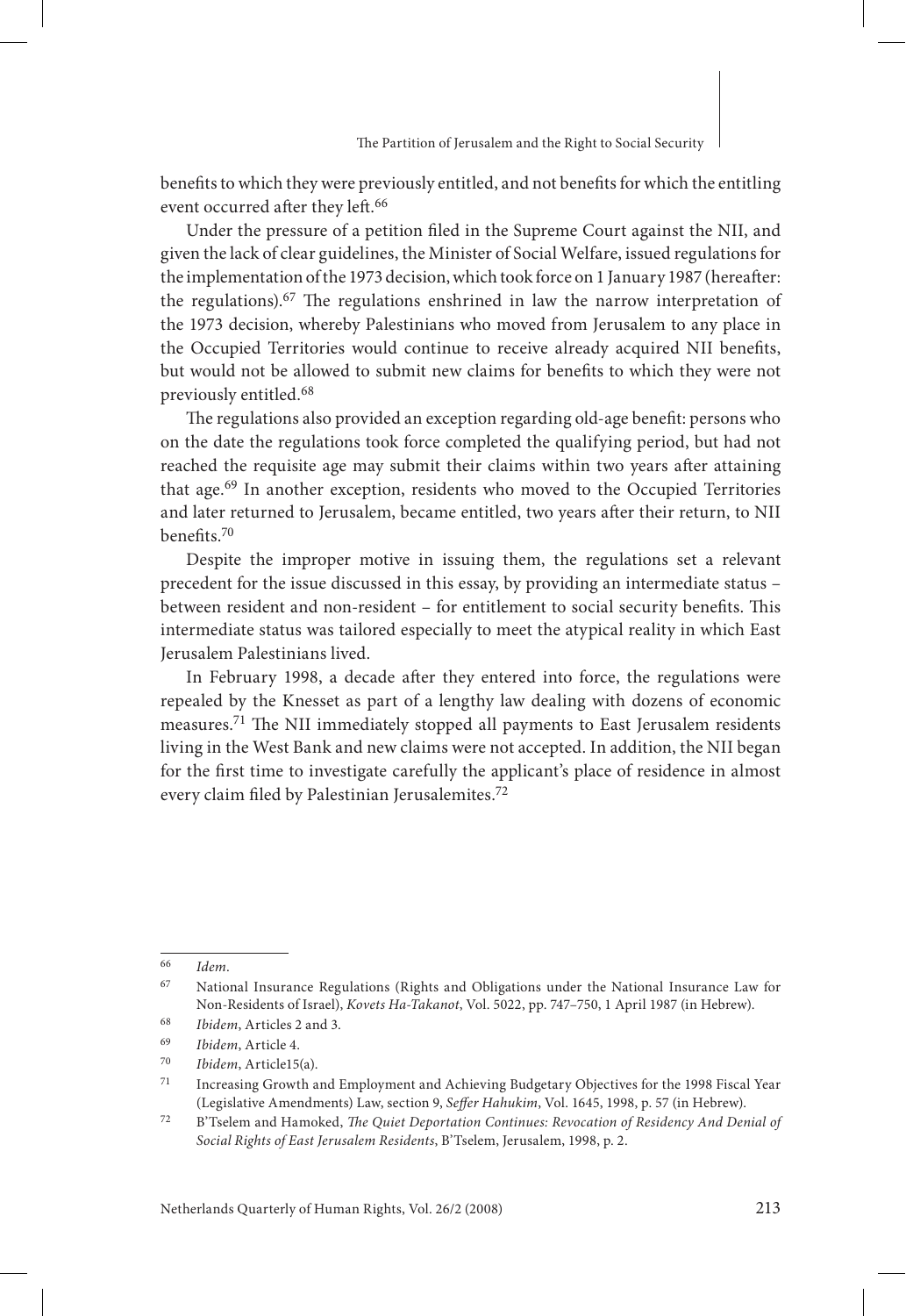# 4. The right to social security in international law

The two Basic Laws adopted by the Knesset in the 1990s – Basic Law: Human Dignity and Liberty and Basic Law: Freedom of Occupation – contributed greatly to the constitutional protection of human rights in Israel.73 However, neither has explicitly recognised economic and social rights, the right to social security in particular.

In a few cases, the Supreme Court held that the protection provided by the right to dignity, enshrined in section 2 of the Basic Law: Human Dignity and Liberty, may include some aspects of the right to social security.74 However, according to the President of the Court, 'the question of the normative status and the scope of the right to social security (…) in our judicial system are yet to be determined'.75

In contrast, the right to social security is explicitly recognised as a human right under international human rights law (IHRL). The UDHR, of 1948, establishes that everyone 'has the right to social security',<sup>76</sup> and that everyone has 'the right to security in the event of unemployment, sickness, disability, widowhood, old age or other lack of livelihood in circumstances beyond his control'.77

The International Covenant on Economic, Social and Cultural Rights (ICESCR) adopted in 1966 and the Convention on the Rights of the Child (CRC) adopted in 1989, also grant the right to social security. Article 9 of the ICESCR prescribes: 'The States Parties to the present Covenant recognize the right of everyone to social security, including social insurance'.78 An identical formula was adopted in article 26(1) of the CRC, where the word 'everyone' was replaced by the words 'every child'.79 Paragraph 2 of the same article adds that 'the benefits should, where appropriate, be granted, taking into account the resources and circumstances of the child and persons having responsibility for the maintenance of the child, as well as any other consideration relevant to an application for benefits made by or on behalf of the child'. Both

<sup>73</sup> Basic Law: Human Dignity and Liberty, *Seffer Hahukim*, Vol. 1391, 1992, p. 150; and Basic Law: Freedom of Occupation, *Seffer Hahukim*, Vol. 454, 1994, p. 90 (in Hebrew).

<sup>74</sup> Civ. App. Sup.4905/98, *Gimzo* vs *Ishaiahu*, *Piskei Din,* Vol. 55, No. 3, p. 360 (in Hebrew). See also, Halamish, *supra* note 29; and HCJ 5578/02, *Manor* vs *Minister of Finance*, *Piskei Din,* Vol. 59, No. 1, p. 729 (in Hebrew).

<sup>75</sup> HCJ 494/03, *Physicians for Human Rights* et al. vs *Ministry of Finance* et al., *Piskei Din,* Vol. 59, No. 3, p. 323 (in Hebrew).

<sup>76</sup> Universal Declaration, *supra* note 8, Article 22.

<sup>77</sup> *Ibidem*, Article 25(1).

<sup>78</sup> International Covenant on Economic, Social and Cultural Rights, 16 December 1966, 993 *United Nations Treaty Series* 3, GA Res. 2200A(XXI), 21 UN GAOR, UN Doc. A/6316, entered into force 23 March 1976.

<sup>79</sup> Convention on the Rights of the Child, GA Res. 44/25, annex, 44 UN GAOR Supp. (No. 49), p. 167, UN Doc. A/44/49, 1989, entered into force 2 September 1990.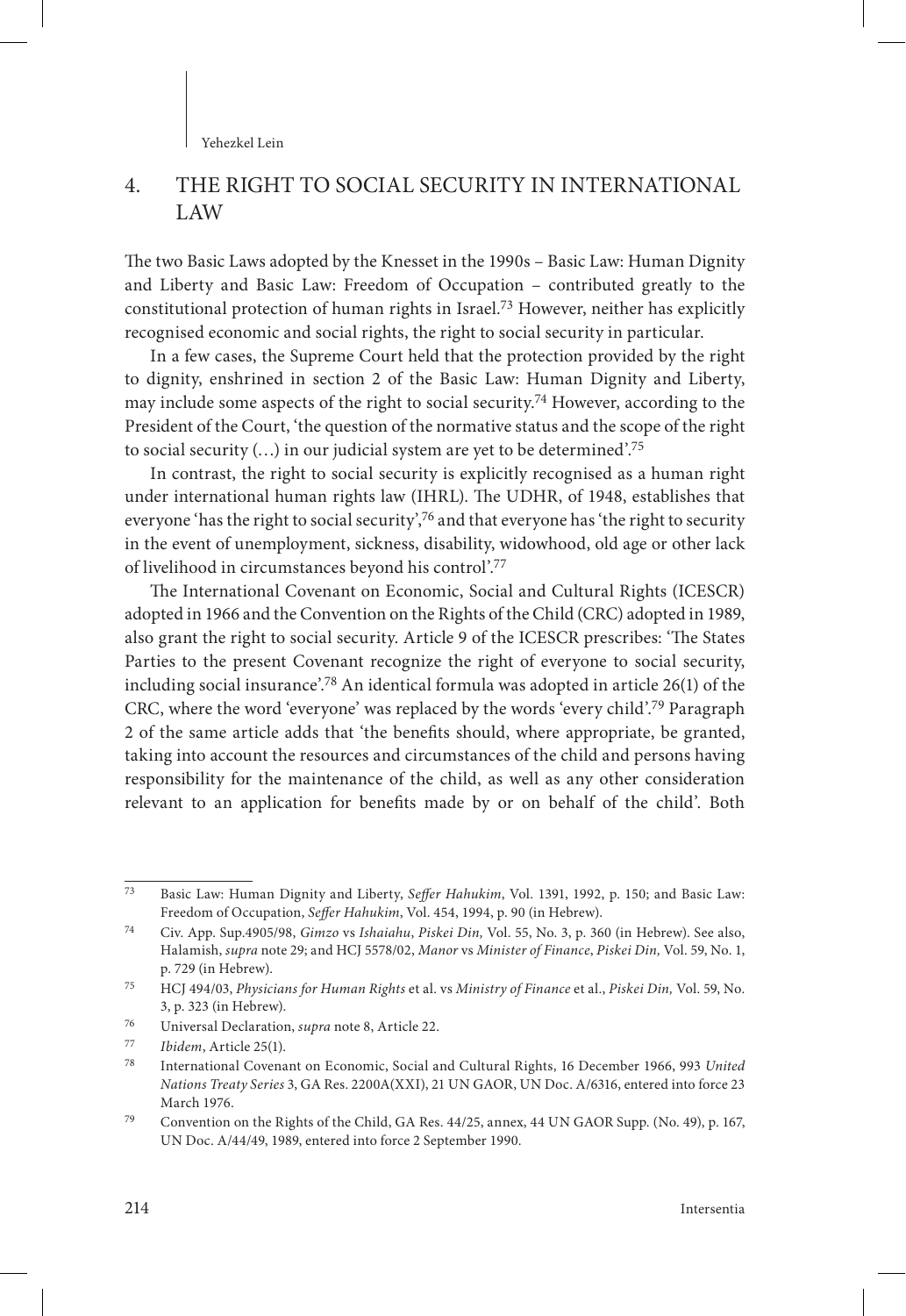instruments were ratified by Israel in 1991.<sup>80</sup> The status of the right to social security as a human right was further enhanced by the adoption of other instruments forbidding discrimination in implementing this right.<sup>81</sup>

Due to its distinct historical evolution and institutional setting, International Labour Organization (ILO) law is not generally considered part of IHRL. Nonetheless, it significantly contributed to the advancement of social and economic human rights. In the field of social security, no less than 21 conventions and 14 recommendations were adopted by the ILO over the years.<sup>82</sup> The most comprehensive instrument in this field is Convention 102: Social Security (Minimum Standards) adopted in 1952 and ratified by Israel in 1955.

This section analyses the extent to which the social security provisions of IHRL and ILO law, are relevant in the case of a transfer of East Jerusalem to a Palestinian entity. In other words, can these provisions of international law be understood to impose on Israel legal obligations to persons who, following an international agreement, are located outside its territory?

### 4.1. The International dimension of the Covenant on Economic, Social and Cultural Rights

The ICESCR, the main IHRL instrument enshrining the right to social security, has no clause specifying its scope of application. The CRC, in contrast, establishes in Article 2(1) that States shall respect and ensure the rights provided in the convention to 'each child within their jurisdiction'. The exercise of State jurisdiction over an area or a person is mentioned, in different formulations, as conditioning the application of other human rights instruments, among them the International Covenant on

<sup>80</sup> For reasons of economy I will limit the discussion in this section to the applicability of the ICESCR only. Nonetheless, in principle, almost all the arguments are relevant in regard to the applicability of the CRC as well.

<sup>81</sup> The International Convention on the Elimination of All Forms of Racial Discrimination, 660 *United Nations Treaty Series* 195, Article 5(e)(iv) (hereinafter: ICERD). Israel ratified this convention in 1979; The Convention on the Elimination of All Forms of Discrimination against Women, GA Res. 34/180, UN GAOR Supp. (No. 46), p. 193, UN Doc. A/34/180, entered into force 3 September 1981, Article 11(1). Israel ratified this convention in 1991.

<sup>82</sup> A full list of the ILO social security conventions and recommendations is available at: www.ilo.org/ ilolex/english/subjectE.htm#s13 (last accessed on 15 April 2008).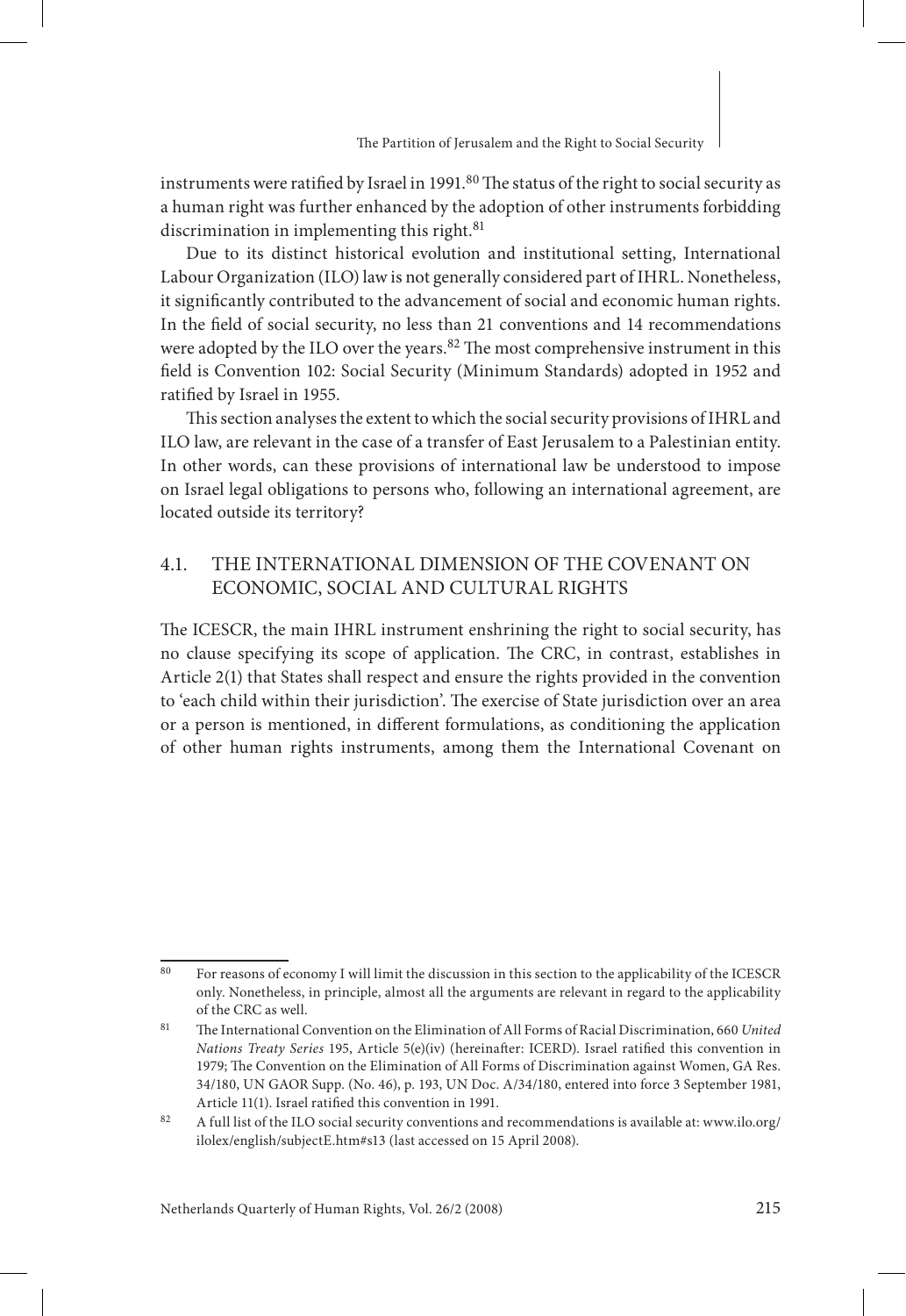Civil and Political Rights (ICCPR), $83$  the Convention against Torture, $84$  and the International Convention on Elimination of All Forms of Racial Discrimination.<sup>85</sup> Can one therefore assume that the existence of State jurisdiction is a condition to the application of the ICESCR as well?

As we shall see, this is not necessarily the case. As explained by one commentator, the lack of mention of the words 'territory' or 'jurisdiction' as delimiting criteria for the covenant's scope of application indicates that 'a certain extraterritorial (in the sense of international) scope was intended by the drafters and is part of the treaty'.<sup>86</sup>

This international dimension is clearly reflected in the interpretative work of the UN Committee on Economic, Social and Cultural Rights (hereafter: the Committee), through its general comments on the ICESCR's provisions. While not legally binding, this work is usually considered the most authoritative interpretation of the covenant. While most general comments say that some State duties are limited to persons 'under the jurisdiction of State Parties',87 they usually include a section specifying the 'international obligations' of State parties. These obligations derive from Article 2(1) of the ICESCR, which provides for the implementation the Covenant, *inter alia*, 'through international assistance and cooperation'.<sup>88</sup>

In General Comment No. 19, which was entirely devoted to the right to social security, the Committee establishes that, as part of these obligations, 'states parties should ensure that the right to social security is given due attention in international

<sup>83</sup> International Covenant on Civil and Political Rights (ICCPR), 19 December 1966, 999 *United Nations Treaty Series* 175, GA Res. 2200 (XXI), 21 UN GAOR, Supp. (No. 16) 49, UN Doc. A/6316, entered into force Jan. 3, 1976. Article 2(1) of this Covenant establishes the duty of each State party to apply the Covenant in regard to 'all individuals within its territory and subject to its jurisdiction'. This ambiguous provision has opened a debate whether the two conditions, territory and jurisdiction, are conjunctive or disjunctive. As noted by McGoldrick, while the conjuctive (narrow) interpretation is 'undoubtedly the more natural, literal one', the disjunctive interpretation, which enables the broadest scope of application, is dominant. See McGoldrick, D., 'Extraterritorial Application of the International Covenant on Civil and Political Rights', in: Coomans, F. and Kamminga, M.T. (eds), *Extraterritorial Application of Human Rights Treaties*, Intersentia, Antwerp/Oxford, 2004, pp. 41–72. See also UN, Human Rights Committee, General Comment 31, Nature of the General Legal Obligation on States Parties to the Covenant, UN Doc. CPR/C/21/Rev.1/Add.13, 26 May 2004.

<sup>84</sup> Similar to the CRC, Article 2(1) of the CAT avoids the ambiguity of the ICCPR and obliges States parties to prevent torture in 'any territory under its jurisdiction'.

<sup>85</sup> *Supra* note 81. Article 3(1) of the ICERD obliges States to apply the convention in 'territories under their jurisdiction'.

<sup>86</sup> Coomans, Fons, 'Some Remarks on the Extraterritorial Application of the International Covenant on Economic, Social and Cultural Rights', in: Coomans and Kamminga, *op.cit.* (note 83), pp. 183–200, at p. 185.

<sup>87</sup> See, for example, General Comment No. 18, The Right to Work (Article 6), UN Doc. E/C.12/GC/18, 6 February 2006, para. 12(b), 35; General Comment No. 15, The Right to Water (Articles 11 and 12), UN Doc. E/C.12/2002/11, 20 January 2003, paras 12(c) and 53; General Comment No. 14, 2000, The Right to the Highest Attainable Standard of Health (Article 12), UN Doc. E/C.12/2000/4, 11 August 2000, paras 12(b) and 51.

<sup>88</sup> See, for example, General Comment No. 18, para. 30; General Comment No. 15, paras 31, 33 and 34; and General Comment No. 14, para. 39, all *supra* note 87.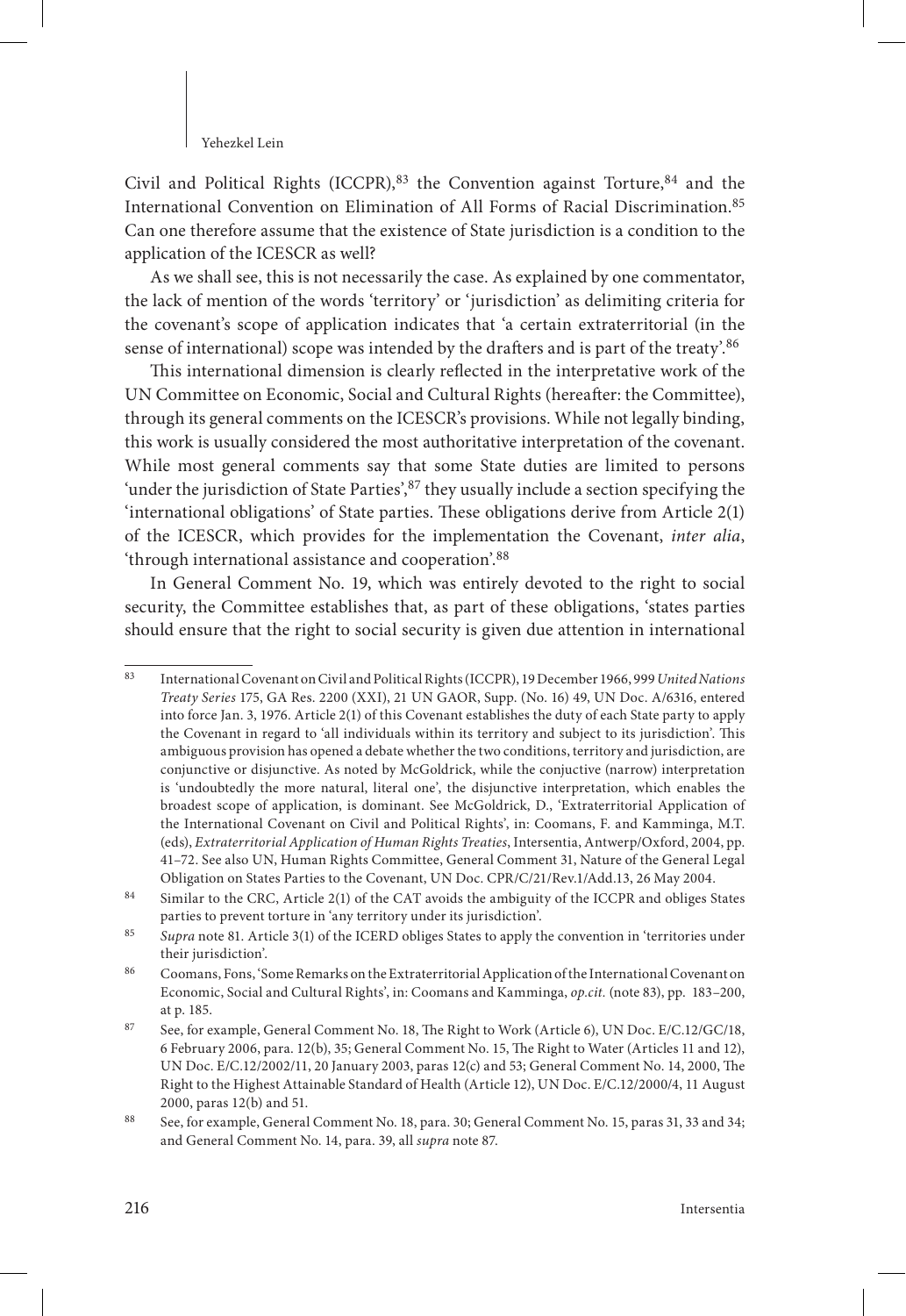agreements'.89 Accordingly, they 'should take steps to ensure that these instruments do not adversely impact upon the right to social security'.90

Based on this statement, one can safely assume that an agreement leading to a total denial of NII rights of East Jerusalem Palestinians, would be considered by the Committee as incompatible with Israel's obligations under Article 9, in conjunction with Article 2(1), of the ICESCR.

However, what are, according to this General Comment, the positive obligations of States *vis-à-vis* the realisation of the right to social security of persons living in other countries? First, States have to *respect* the right to social security by refraining from actions that interfere with its enjoyment in other countries.<sup>91</sup> Second, 'states parties should extra-territorially *protect* the right to social security by preventing their own citizens and national entities from violating this right in other countries'.<sup>92</sup> Thirdly, 'depending on the availability of resources, States parties should *facilitate* the realization of the right to social security in other countries, for example through provision of economic and technical assistance'.93

Unsurprisingly, the duty to *fulfill* the right to social security ('to take the necessary measures (…) towards the full realization of a right')94 and the duty to *provide* this right 'when individuals or a group are unable, on grounds reasonably considered to be beyond their control, to realize that right themselves within the existing social security system',<sup>95</sup> are not mentioned in the General Comment as part of the 'international obligations' of States parties.

One can infer from this omission that the duties to fulfill and to provide the right to social security are applicable only regarding persons under the jurisdiction of State parties. Given that the nature of the measures Israel would be required to take in order to prevent the denial of the NII rights in a partition scenario (*i.e*., legislative and budgetary measures) belong precisely to these categories of duties, the relevance of these provisions in the General Comment is only limited.

The international dimension of the ICESCR is reflected also in another section of the General Comment, dealing with the right to social security of non-nationals:

Article 2(2) prohibits discrimination on ground of nationality and the Committee notes that the Covenant contains no express jurisdictional limitation. Where non-nationals, including migrant workers, have contributed to a social security scheme, they should

<sup>89</sup> General Comment No. 19, *supra* note 7, para. 56.

<sup>90</sup> *Ibidem*, para. 57.

<sup>91</sup> *Ibidem*, paras 44 and 53 (emphasis in original).

*Ibidem*, para. 54 (emphasis in original).

<sup>93</sup> *Ibidem*, para. 55 (emphasis in original).

<sup>94</sup> *Ibidem*, para. 47.

<sup>95</sup> *Ibidem*, para. 50.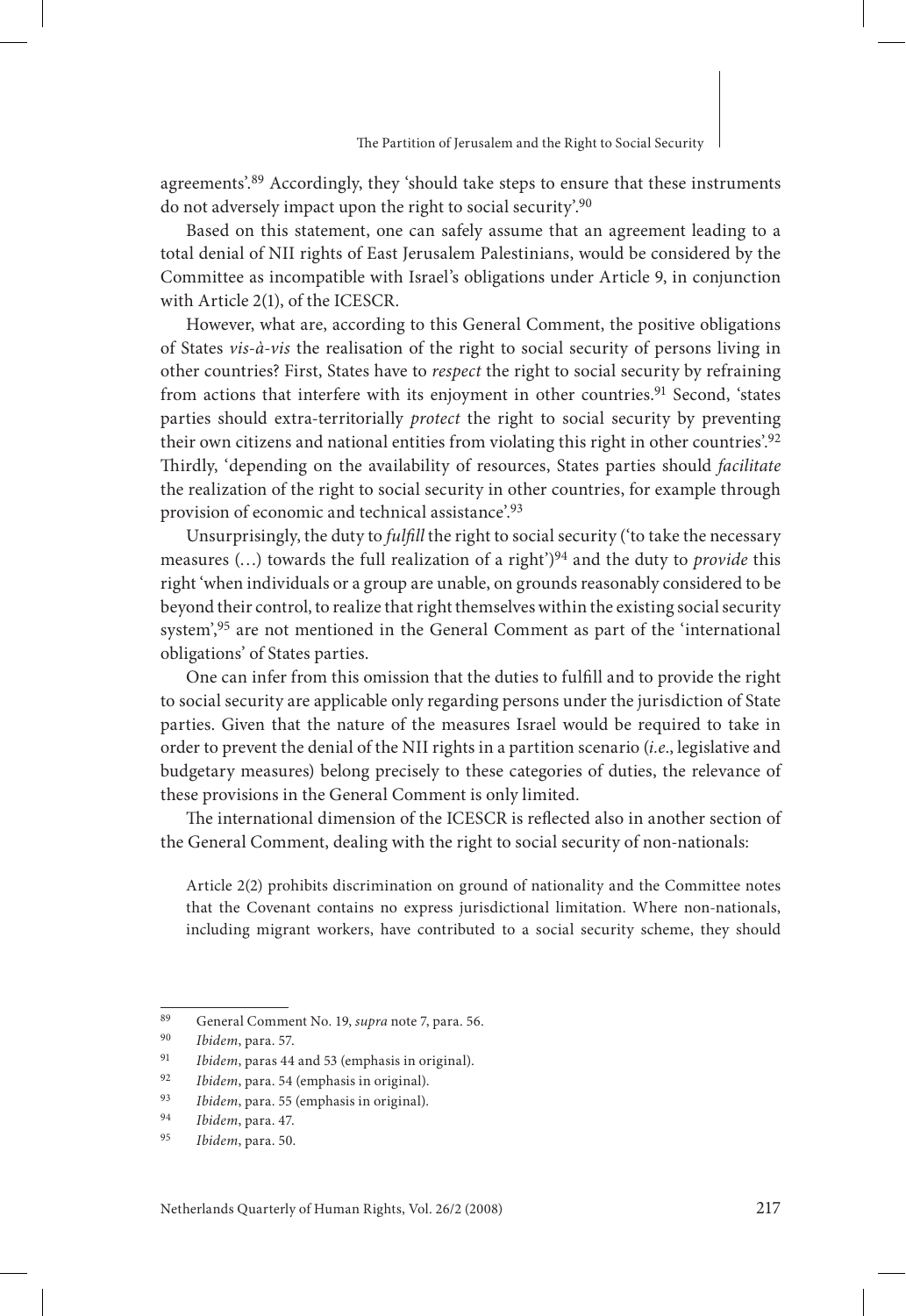be able to benefit from that contribution or retrieve their contributions if they leave the country.96

Although the second half of this statement looks at first glance as a kind of solution to the problem discussed in this essay, an attempt to apply it may raise two difficulties. First, this 'solution' seems to be relevant, according to the Comment's text, only in the context set in the first half of the statement: the prohibition of discrimination on grounds of nationality. However, as explained in section 1.2, the provision in Israeli legislation preventing the payment of NII benefits to persons staying outside Israel is equally applicable to nationals and non-nationals.<sup>97</sup> Therefore, even if inadequate, this provision can hardly be considered discriminatory. Second, given that most NII programmes, including those defined as 'contributory', are heavily funded by the government, the retrieval of contributions may compensate only to a limited degree for the loss of acquired benefits.

Considering the limitations of the so-called 'international dimension' of the ICESCR in dealing with the problem posed in this essay, it seems appropriate to ask whether, in exceptional circumstances, persons living outside the territory of a State could be considered 'within the jurisdiction' of that State *vis-à-vis* the implementation of a particular right?

All UN treaty bodies have unanimously established that IHRL is applicable in an area outside the territory of a State provided that such area is under its effective control.98 However, given that in the situation posited in this essay, whereby, following a peace agreement, Israel loses effective control over East Jerusalem, the above view is not directly relevant.

The jurisprudence developed by the Human Rights Committee (HRC) on the admissibility of individual complaints about violations of the ICCPR (a mechanism inexistent regarding the ICESCR) may provide useful guidance in exploring the jurisdictional reach of the ICESCR.

<sup>96</sup> *Ibidem*, para. 36.

See *supra* section 1.2.

<sup>98</sup> For a discussion on the rationale of this conclusion and its applicability to the Israel's control of the territories it occupied in 1967, *see* Ben-Naftali, Orna and Shany, Yuval, 'Living in Denial: the Application of Human Rights in the Occupied Territories', *Israel Law Review,* Vol. 37, No. 1, 2003–2004, pp. 17–118. This view was expressed several times regarding the applicability of the respective treaties to Israel's actions in the territories occupied by Israel in 1967. See especially Concluding Observations of the Committee on Economic, Social and Cultural Rights: Israel, UN Doc. E/C.12/1/Add.90, 23 May 2003, para. 15.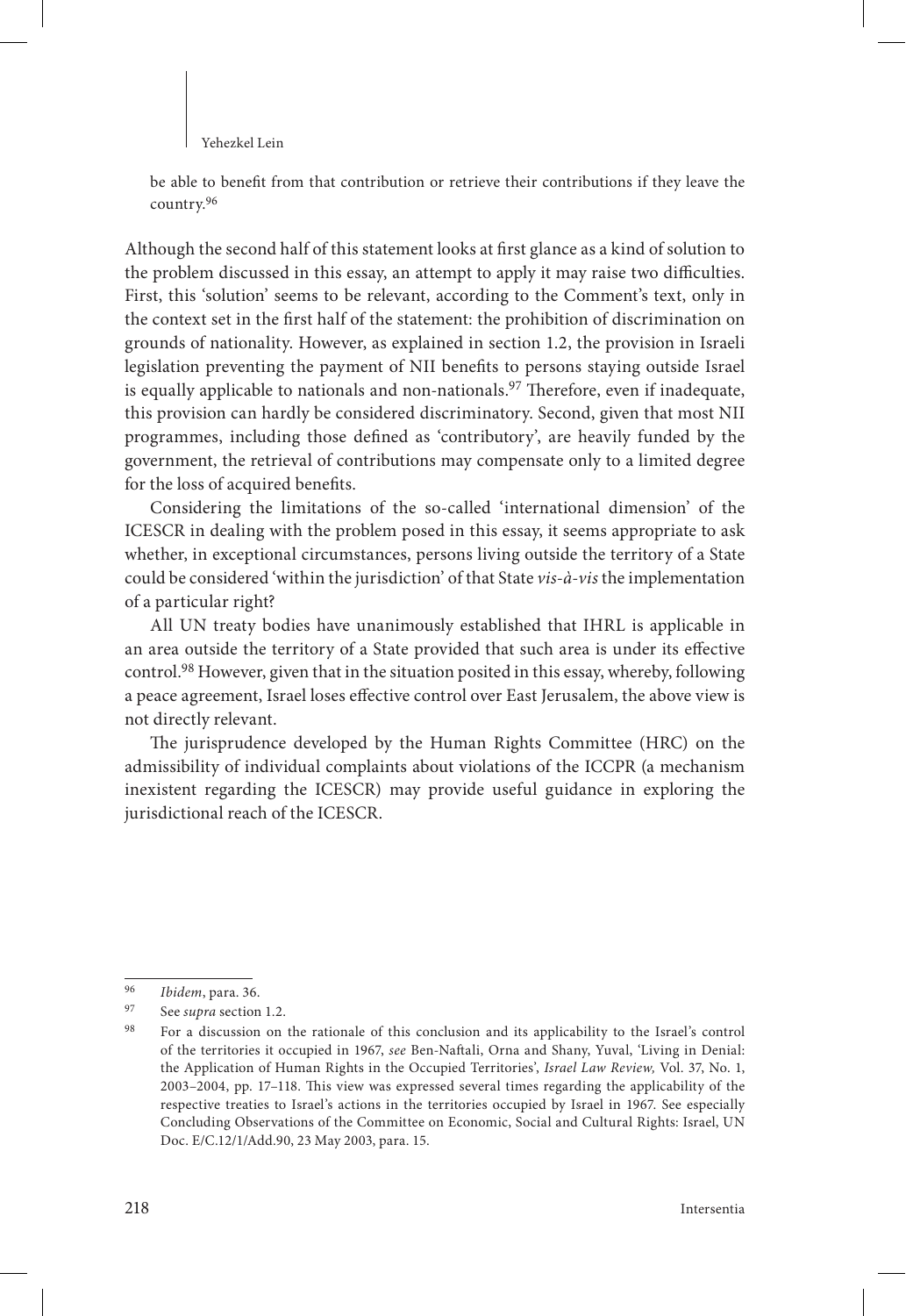### 4.2. The Human Rights Committee on extraterritoriality

Two prominent cases handled by the HRC involved allegations that the security services of Uruguay kidnapped Uruguayan nationals living in Argentina (*Lopez Burgos* vs *Uruguay*),99 and in Brazil (*Celiberti de Casariego* vs *Uruguay*),100 arbitrarily violating their right to liberty. In both cases, the HRC rejected the Government of Uruguay's argument that, given the ICCPR was designed to cover only violations that occurred in the territory of the particular State party, the complaints should be considered inadmissible. Using identical language in both cases, the HRC noted that,

[t]he reference in article 1 of the Optional Protocol to 'individuals subject to its jurisdiction' does not affect the above conclusion because the reference in that article is not to the place where the violation occurred, but rather to the relationship between the individual and the State in relation to a violation of any of the rights set forth in the Covenant, wherever they occurred.101

The holding is clear: the *nature of the relationship* between the State and the individual, and not the location of the individual, is decisive. In these cases, the nature of the relationship was such that one side (the individual) was completely subject to the control of the other (the State).

The HRC justified this view by invoking Article 5 (1) of the ICCPR, which states that the Covenant should not be interpreted 'as implying for any State, group or person any right to engage in any activity or perform any act aimed at the destruction of any of the rights and freedoms recognized herein or at their limitation to a greater extent than is provided for in the present Covenant'. Therefore, the committee reasoned, 'it would be unconscionable to so interpret the responsibility under article 2 of the Covenant as to permit a State party to perpetrate violations of the Covenant on the territory of another State, which violations it could not perpetrate on its own territory'.102 This provision appears in identical wording in Article 5(1) of the ICESCR.

A similar approach was adopted in *Vidal Martins* vs *Uruguay*. 103 The complainant was a citizen of Uruguay residing in Mexico. When her requests to renew her passport or obtain a new one at the Uruguayan consulate in Mexico were systematically rejected, she claimed that her right to freedom of movement had been violated. This complaint, too, was found to be covered by the Covenant:

<sup>99</sup> Comm. R. 12/52, *Lopez Burgos* vs *Uruguay*, UN. Doc. CCPR/C/13/D/52/1979, 29 July 1981 (hereinafter: Lopez Burgos).

<sup>100</sup> Comm. 56/1979, *Casariego* vs *Uruguay*, UN Doc. CCPR/C/OP/1, 29 July 1981 (hereinafter: Casariego).

<sup>101</sup> Lopez Burgos, *supra* note 99, para. 12.2; and Casariego, *supra* note 100, para. 10.3.

<sup>102</sup> Lopez Burgos, *supra* note 99, para. 12.3; and Casariego, *supra* note 100, para. 10.3.

<sup>103</sup> Comm. 57/1979, *Vidal Martins* vs *Uruguay,* UN Doc. CCPR/C/15/D/57/1979, 29 July 1981.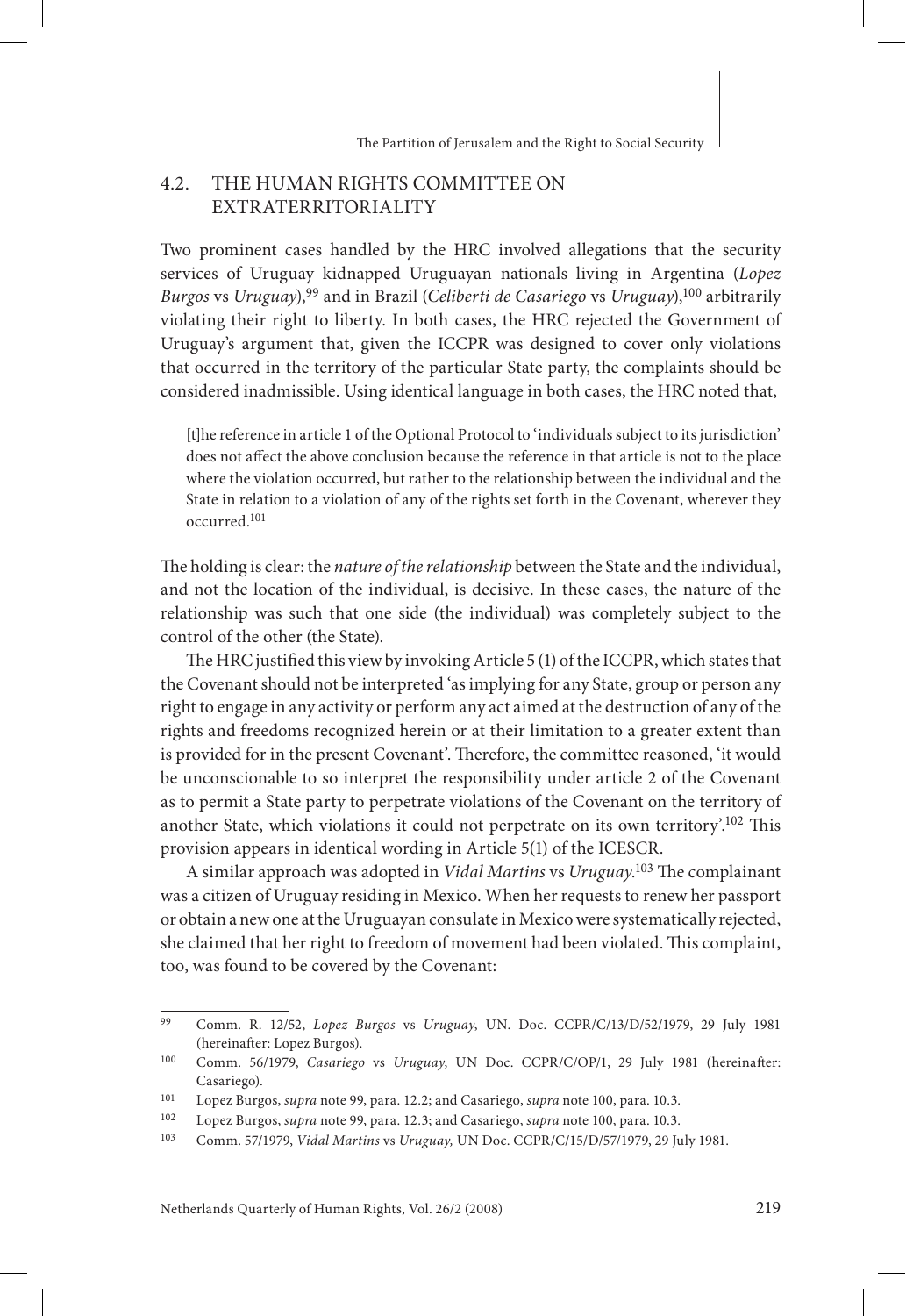The issue of a passport to a Uruguayan citizen is clearly a matter within the jurisdiction of the Uruguayan authorities and he is 'subject to the jurisdiction' of Uruguay for that purpose. Moreover, a passport is a means of enabling him 'to leave any country, including his own', as required by article 12 (2) of the Covenant. It therefore follows from the very nature of the right that, in the case of a citizen resident abroad, it imposes obligations both on the State of residence and on the State of nationality. Consequently, article 2 (1) of the Covenant cannot be interpreted as limiting the obligations of Uruguay under article 12 (2) to citizens within its own territory.104

The reasoning is slightly different than in the previous cases. The central notion here is not the nature of the relationship, but the *nature of the right*. Inferentially, in some exceptional cases, the contours of State jurisdiction may vary from one right to another, thus warranting extra-territorial application of a specific provision in the Covenant. The HRC's conclusion that Uruguay exercised jurisdiction over Vidal Martins was in fact strictly limited to the implementation of the right to freedom of movement across international borders, and cannot support a claim of State responsibility regarding the enjoyment of other rights.

Although it does not explicitly refer to them, the HRC's decision in *Gueye* et al. vs *France* reflects both the nature-of-the-relationship approach and the nature-of-theright approach.105 *Gueye*, which is somewhat similar to the case explored in this essay, was submitted by 743 Senegalese who had retired from the French military forces. They were living in Senegal and receiving pensions from France. France subsequently enacted a law freezing the amount of their pensions, but not the pensions of retired soldiers of French nationality, which continued to be updated, regardless of their place of residence. Although the right to a pension is not specified in the ICCPR, the complainants argued that the new legislation violated their right to equality before the law, contending racial discrimination.

As in the complaints filed against Uruguay, discussed above, the Senegalese complainants were living outside the territory of France when the alleged violation occurred. However, in contrast to the Uruguayan complaints, this case does not involve any form of physical encounter between the complainants and the State agents. Nonetheless, the HRC found that in those circumstances the complainants were under French jurisdiction, and therefore held that the case was admissible. In explaining its decision, the HRC noted that '…they [the complainants] rely on French legislation in relation to the amount of their pension rights'.106 *Gueye* is instructive, showing that legitimate 'reliance' of a person on the state may, in itself, place the person under the State's jurisdiction.

<sup>104</sup> *Ibidem*, para. 7.

<sup>105</sup> Comm. 196/1985, *Ibrahim Gueye* et al. vs *France*, UN Doc. CCPR/C/35/D/196/1985, 6 April 1989.

<sup>106</sup> *Ibidem*, para. 9.4. The HRC concluded that the said legislation constituted prohibited discrimination, in violation of Article 26 of the ICCPR; however, it held that the discrimination was based on 'other status' and not on racial grounds.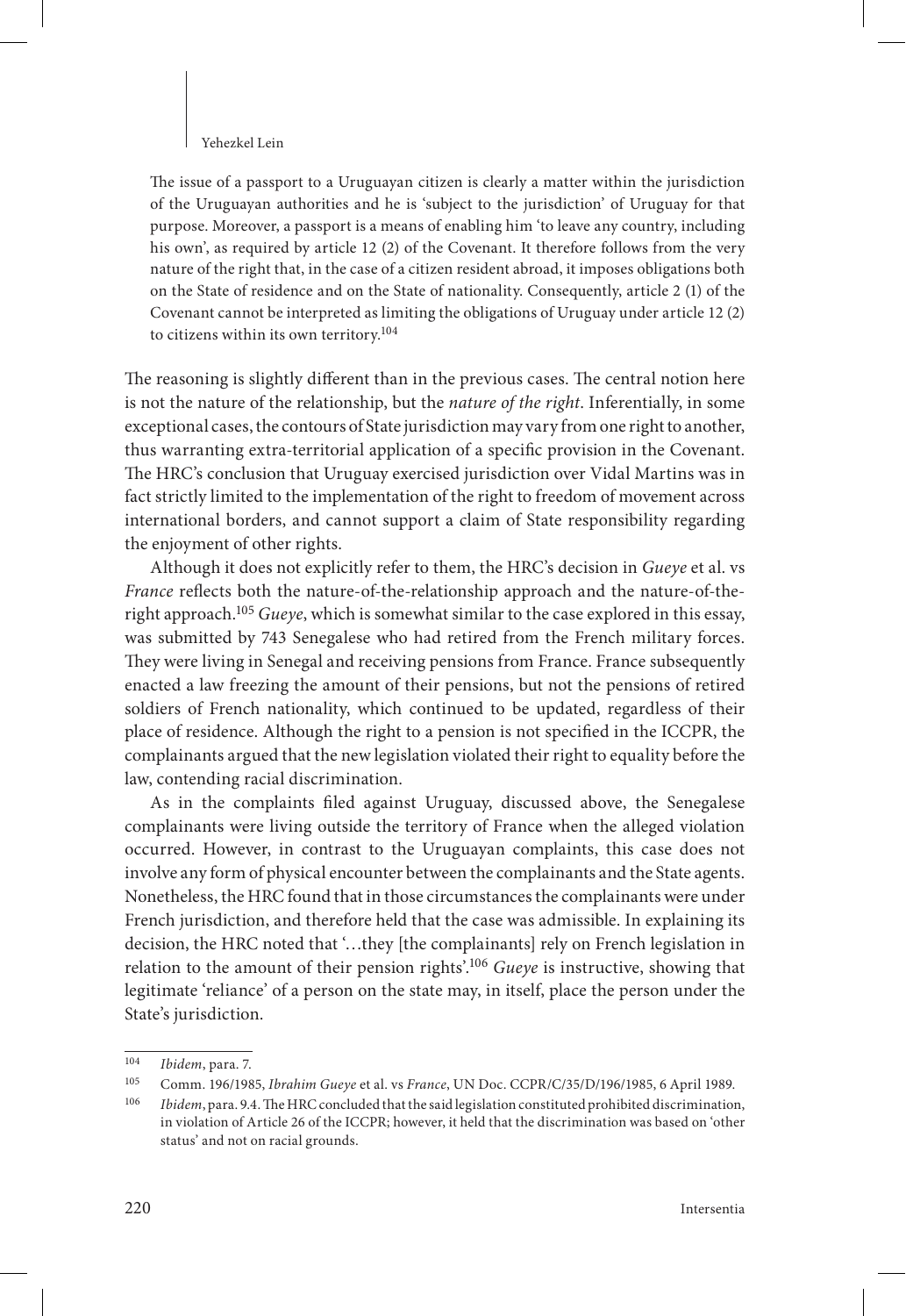In *Kindler* vs *Canada*, the HRC used a different perspective in dealing with the issue of extra-territorial applicability of the Covenant.<sup>107</sup> Joseph Kindler, an American citizen who was convicted of murder and sentenced to death in the United States, escaped from custody and fled to Canada, where he was later apprehended by the Canadian authorities. Pursuant to the extradition treaty between the two States, and following judicial proceedings, he was extradited to the United States. The complainant argued that Canada's decision to extradite him violated, *inter alia*, the right to life and the prohibition on cruel, inhuman or degrading treatment or punishment.<sup>108</sup>

In its response, Canada argued that the ICCPR 'does not impose responsibility upon a State for eventualities over which it has no jurisdiction'.109 In this case, Canada stated, 'the allegations are derived from assumptions about possible future events, which may not materialize and which are dependent on the laws and actions of the authorities of the United States'.110 The HRC rejected this proposition and decided that the complaint was admissible.111 The committee noted that

[i]f a State party takes a decision relating to a person within its jurisdiction, and the necessary and foreseeable consequence is that that person's rights under the Covenant will be violated in another jurisdiction, the State party may be in violation of the Covenant (…) The forseeability of the consequence would mean that there was a present violation by the State party, even though the consequence would not occur until later on.112

This view suggests that jurisdiction has, in addition to a territorial dimension, a temporal dimension. The interplay of the two dimensions imposes on States the duty to adopt a forward-looking approach in making decisions that may affect the enjoyment of human rights, even outside its territory.

### 4.3. Reasoning by analogy

This limited review of HRC jurisprudence points to three notions relevant in understanding the scope of application of ICCPR: the nature of the relationship between the individual and the State, the nature of the right in question, and the forseeability of consequences of State acts. This jurisprudence is apparently based on

<sup>107</sup> Comm. 470/1991, *Kindler* vs *Canada,* UN Doc. CCPR/C/48/D/470/1991, 18 November 1993.

<sup>108</sup> *Ibidem*, para. 3.

Ibidem, para. 4.3.

<sup>110</sup> *Ibidem*, para. 4.2.

<sup>111</sup> However, on the merits of the case, the majority held that Canada's decision to extradite Kindler did not violate the Covenant. The Committee noted that, 'the extradition of Mr. Kindler would have violated Canada's obligations under article 6 of the Covenant, if the decision to extradite without assurances would have been taken arbitrarily or summarily. The evidence before the Committee reveals, however, that the Minister of Justice reached a decision after hearing argument in favour of seeking assurances.' *Ibidem*, para. 14.6.

<sup>112</sup> *Ibidem*, para. 6.2.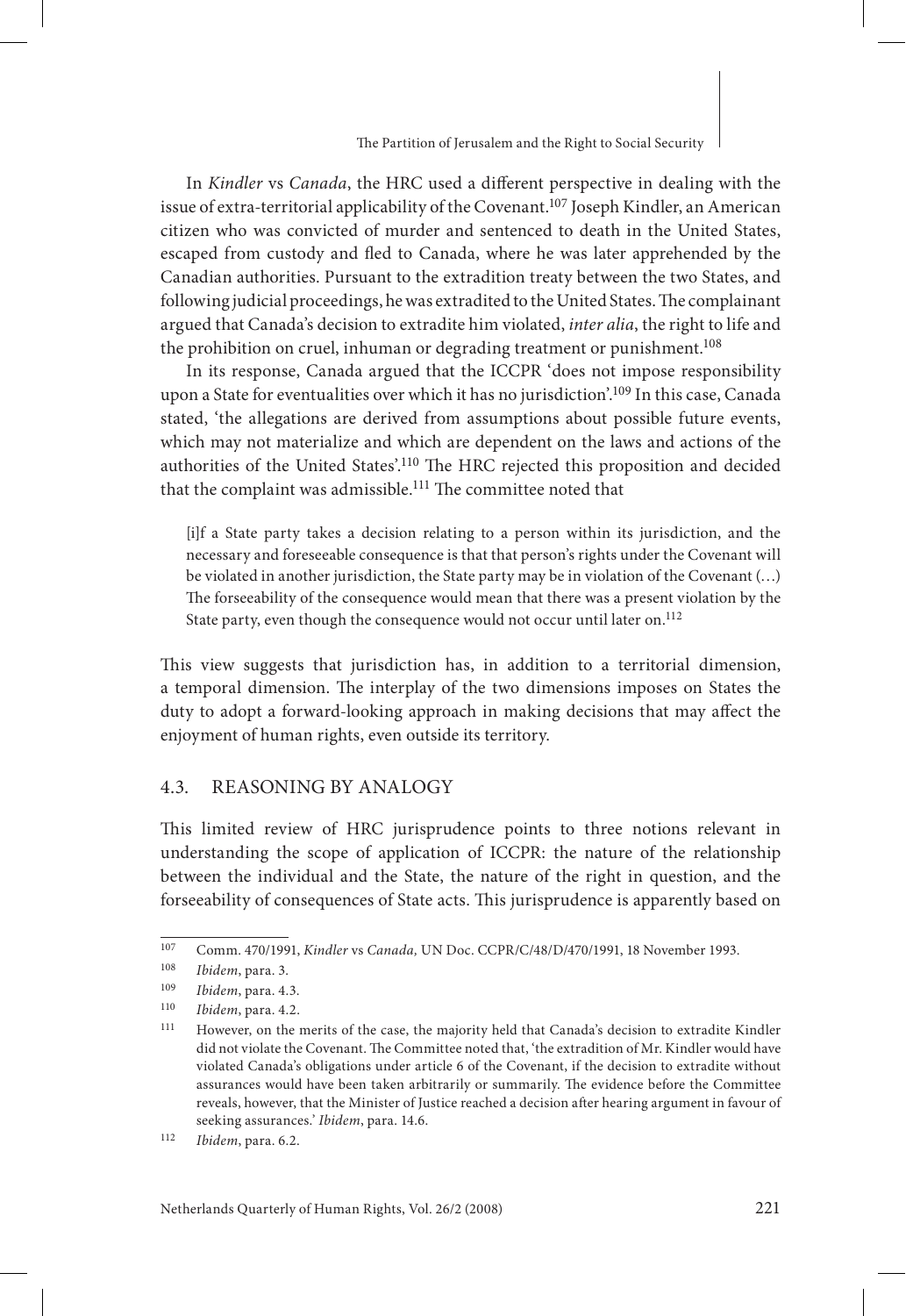the premise that, given the universality of human rights, protection vacuums should be avoided where possible. These notions can be extrapolated to apply to the right to social security under the ICESCR and aid in analysing our case. This methodology can be grounded on the currently widely-accepted idea that all human rights are indivisible and interdependent.<sup>113</sup>

Regarding the right to social security, what, then, is the nature of the relationship between Palestinian Jerusalemites and Israel? Three facts are particularly relevant. First, the annexation of East Jerusalem in 1967 and the subsequent integration of its residents into the Israeli social security system created strong expectations of social security benefits in the future. Moreover, for many years, Israeli governments exploited these expectations to encourage Palestinian Jerusalemites to move to the West Bank.<sup>114</sup>

Second, the paid-in contributions and the seniority acquired in Israel's social security system are not transferable, except pursuant to agreement between Israel and the other State. Given the reciprocity is a crucial element in this type of agreement, it is very unlikely that Israel and a future Palestinian State will come to such an arrangement.

Third, a major gap in the institution-building process of the Palestinian Authority since its founding in 1994 is in the field of social security.115 No comprehensive social security legislation or administration exists. The emergence of a comprehensive social security system in the visible future is unfeasible.<sup>116</sup>

This combination of strong expectations and lack of a reasonable alternative is crucial in understanding the nature of the relationship between Israel and the Palestinian Jerusalemites in the situation analysed here. To put it simply, these individuals would rely totally on the discretion of the State for the purpose of fulfilling their right to social security. In other words, for that specific purpose, Palestinian Jerusalemites will be completely at the mercy of Israel, and therefore under its jurisdiction, even though they will be living in another State. Just like Lopez Burgos, Casariego and Vidal Martins, who were under the jurisdiction of Uruguay even though they lived elsewhere, and just like Gueye and 742 other former soldiers, who lived in Senegal yet found themselves under French jurisdiction.

With regard to the 'nature of the right', social security is rather unique in being simultaneously a past and future-oriented right. Several branches of the NII link entitlement to events that occurred in the past, such as the completion of a qualifying period or the occurrence of an entitling event. Similarly, for most people, the present enjoyment of the right to social security means they are protected from an eventuality

<sup>113</sup> See Vienna Declaration and Programme of Action, World Conference on Human Rights, Vienna, 14–25 June 1993, para. 5, UN Doc. A/CONF.157/24 (Part I), 1993, p. 20.

<sup>114</sup> See *supra* section 2.4.

<sup>115</sup> See Sayre and Olmsted, *loc.cit.* (note 6), p. 143.

<sup>116</sup> See *supra* note 6.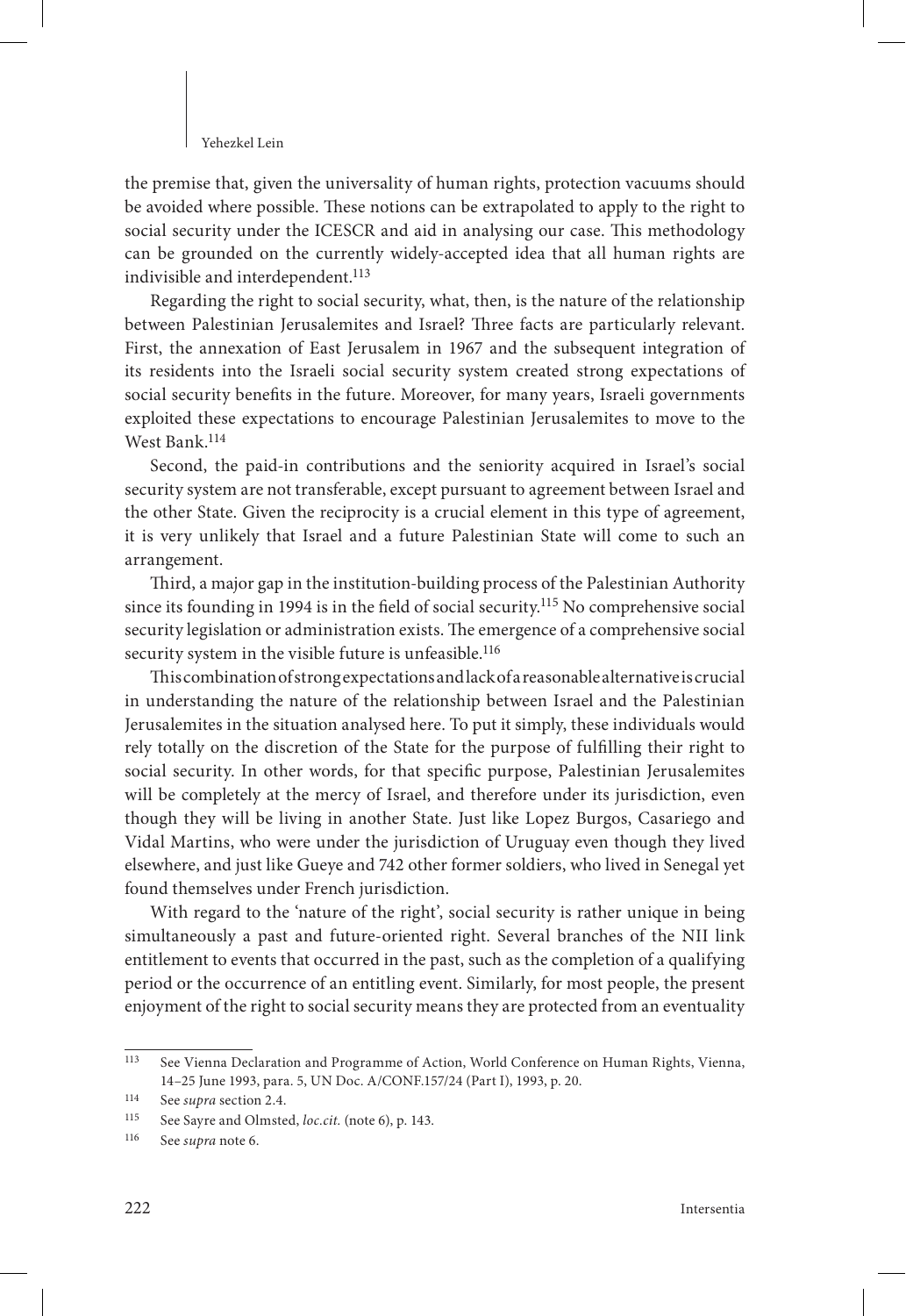that may or will occur in the future. Therefore, the idea that a State may suddenly and unilaterally interrupt this link between the past and the future, on the sole grounds that the person is no longer in its territory, contradicts the very nature of this right.

The notion of forseeability of consequences, too, is connected to the temporal dimension of the right to social security, although in a different manner. It implies that, when signing an agreement transferring an area under its control to another State, Israel must consider the ramifications on the enjoyment of human rights by the persons living in the transferred territory. Moreover, as established by the Committee on Economic Social and Cultural Rights, such an obligation is implicit in Article 2(1) of the ICESCR.117

Applying this notion to our case leads to the conclusion that Israel would be obliged to adopt all reasonable measures to prevent such an agreement from infringing the human rights of persons living in East Jerusalem, including the right to social security. In this regard, it is important to make clear that maintenance of the *status quo* in East Jerusalem, although it would avoid the infringement on the right to social security resulting from a partition of the city, is problematic given the numerous resolutions by the UN Security Council and General Assembly, establishing that the annexation of East Jerusalem to Israel constitutes a continuous violation of international law.118

To summarise, if we apply these three HRC approaches on the extra-territorial scope of the ICCPR to the realm of the right to social security under the ICESCR, Israel would continue to bear at least some responsibility for the provision of social security to Palestinian Jerusalemites, who, following a peace agreement, find themselves outside its territory. However, given the uniqueness of this situation and the lack of precedents, the precise scope of such a responsibility would remain debatable.

### 4.4. The ILO legislation

Does ILO legislation support the conclusion drawn from the jurisprudence of the Committee and the HRC? If so, can it contribute in defining in more precise terms the content of the state duties in the situation discussed here?

The answer to the first question seems to be, according to Convention 102: Social Security, which is the most comprehensive instrument in this field, negative.<sup>119</sup> Article 69(a) of the Convention authorises State parties to suspend the payment of benefits to a person who would otherwise be entitled 'as long as the person concerned is absent from the territory of the Member'.120

<sup>117</sup> See *supra* note 89 and accompanying text.

<sup>118</sup> See *supra* note 40 and accompanying text.

<sup>119</sup> ILO Convention No. 102, Social Security Minimum Standards, 1952.

<sup>120</sup> This article appears in part XIII, titled Common Provisions, of the convention and is therefore applicable to the ten branches covered by it.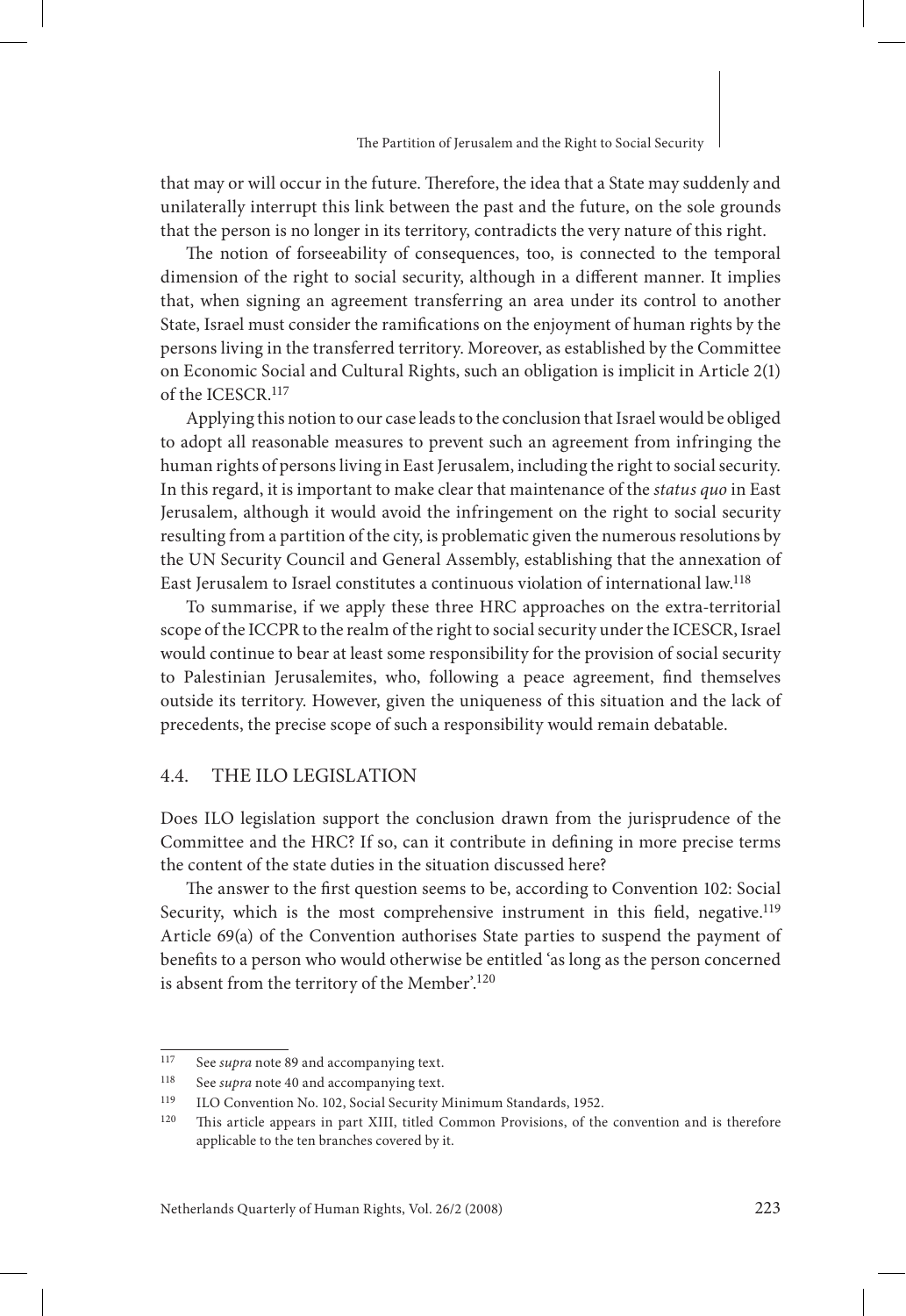However, the discretion granted to States by this provision was significantly restricted in Convention 118: Equality of Treatment (Social Security), which was ratified by Israel in 1965, and deals with the social security rights of persons moving across national borders (hereafter: the Convention).<sup>121</sup>

Regarding 'acquired' benefits, that is payments to which a person was entitled before moving abroad, Article 5(1) of the Convention prescribes that member parties 'shall guarantee both to its own national and to the nationals of any other Member (…) when they are resident abroad, provision of invalidity benefits, old-age benefits, survivors' benefits and death grants, and employment injury pensions…' In addition, Article 6 obliges member parties to guarantee the payment of family allowances to its residents, in respect of children residing in the territory of any other member State.

According to the Israeli social security legislation, employment injury, old-age, and survivor's benefits may, under certain conditions, be payable to Israelis living abroad.122 However, residency conditions do apply regarding invalidity benefits, death grants and child allowances. In relation to these three branches, Israeli legislation contradicts the Convention. Indeed, in the 1996 report of the ILO Committee of Experts on the application of Convention 118 by Israel,

the Committee drew the Government's attention to the need to lift, as far as abovementioned benefits are concerned, the restriction of section 146 [currently section 324, E.L.] of the National Insurance Act concerning the suspension of pensions in case of persons residing abroad for more than six months. It recalls that under the Convention, benefits should be paid abroad (…) without condition of residency.123

This observation provides firm support for the claim that the denial of the above mentioned three benefits to Palestinian Jerusalemites, as a result of a partition of Jerusalem, on grounds that they reside outside Israel would be unlawful. However, the Convention is silent regarding those who, as a result of such change, would lose acquired social security benefits that are not covered by Articles 5 and 6, such as unemployment, income support, family (except when only the child is abroad) mobility, accident injury and long-term-care benefits. Regarding these benefits, Israel could claim that, according to Article 69(a) of Convention 102, it may suspend their payment.

<sup>121</sup> The Convention restates and expands norms set as long ago as 1935 by Convention 48: Maintenance of Migrants' Pension Rights. Although Israel ratified it, the ILO declared Convention 48 outdated ('shelved'). In 1982, the ILO adopted Convention 157: Maintenance of Social Security Rights, which further elaborates the principles laid down by the two previous conventions. However, since this convention has not been ratified by Israel and it is not considered customary law I shall not rely on it.

<sup>122</sup> For further details, see section 1.2.

<sup>123</sup> CEACR, Individual Observation concerning Convention No. 118, Equality of Treatment (Social Security).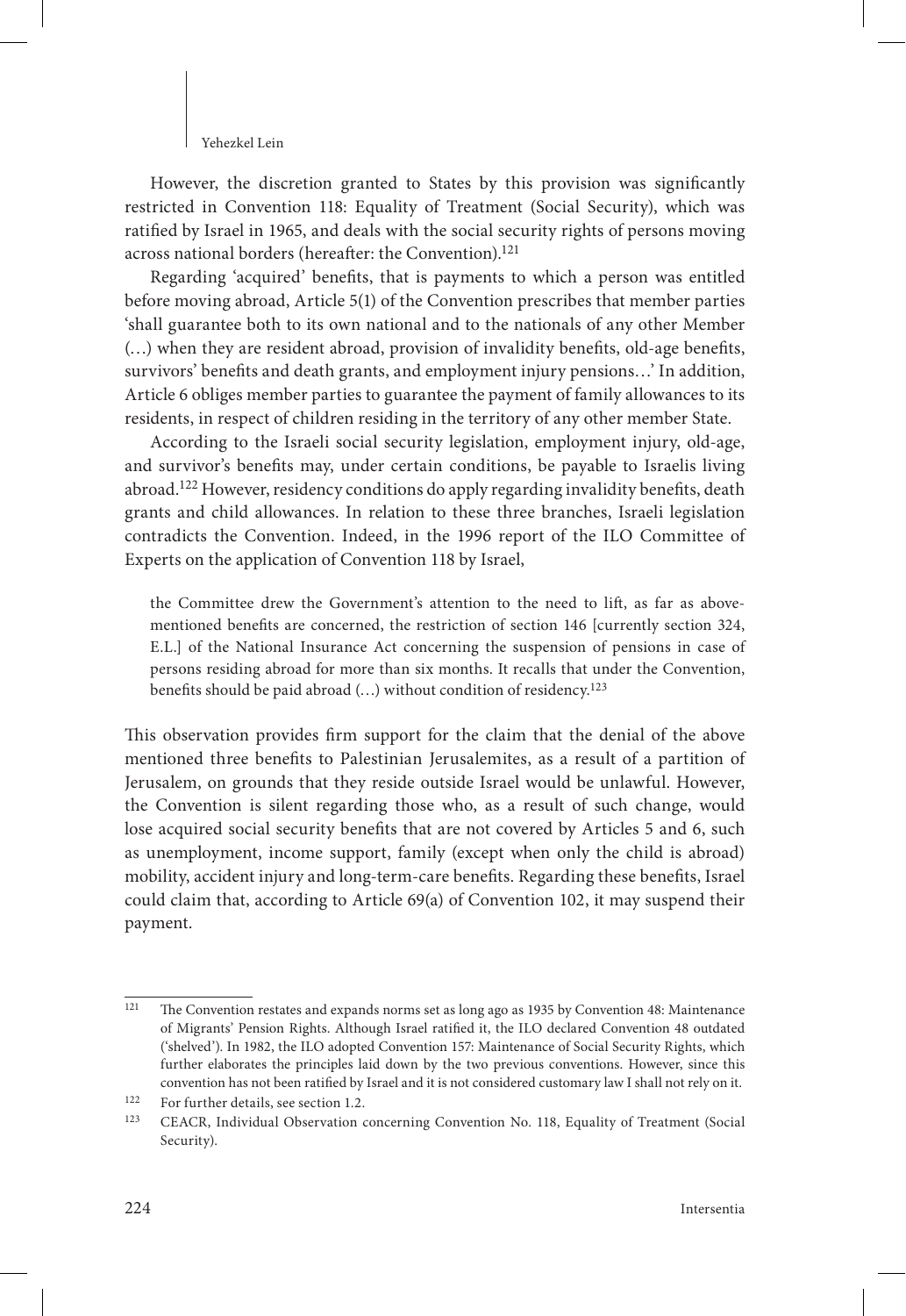What about social security benefits in the course of acquisition? Does the Convention protect also persons who have paid into the social security system, and the change in sovereignty occurs before the 'entitling event'? According to Article 7 of the Convention, member States

shall, upon terms being agreed between the Members concerned (…) endeavor to participate in schemes for the maintenance of the acquired rights and rights in course of acquisition under their legislation…Such schemes shall provide, in particular, for the totalisation of periods of insurance, employment or residence and of assimilated periods for the purpose of the acquisition, maintenance or recovery of rights and for the calculation of benefits.

Although very relevant in principle, this provision would become legally binding only once the future Palestinian State becomes a member party to the Convention. Even then, given the difficult economic conditions facing that state, its participation in 'schemes for the maintenance of rights in course of acquisition', as recommended by the Convention, seems highly unlikely.124

In sum, the ILO Convention provides a significant, albeit partial, contribution, in specifying the duties that Israel will carry on *vis-à-vis* the right to social security of East Jerusalem Palestinians following a partition-of-the-city scenario.

### 5. Social security benefits as property

As argued above, the right to social security is well recognised in IHRL, but not in Israeli constitutional law. With regard to the right of property, the situation is just the opposite. With the exception of the UDHR, the right of property is not enshrined in any other universal human rights instrument. In Israel, in contrast, since the adoption of the Basic Law: Human Dignity and Liberty, in 1992, (hereafter: 'the Basic Law') and perhaps before that, the right of property has been an integral part of Israeli constitutional law.125 Section 3 of the Basic Law states: 'There shall be no violation of the property of a person'. The protection given by this provision is considered sufficiently broad to include any interference with property, and not just confiscation, as stated in the Fifth Amendment to the US Constitution.126 The Basic Law, however, like other constitutional instruments, does not define property, thus leaving much room for interpretation.

<sup>124</sup> See *supra* note 6 and its accompanying text.

<sup>125</sup> Dagan, Hanoch, 'Towards a New Era in the Israeli Discourse of Property', in: Rosen-Zvi, A. (ed.), *Yearbook on Israeli Law*, Papirus, Tel Aviv, 1996, pp. 652–690 (in Hebrew).

<sup>126</sup> Weisman, Yehoshua, 'Constitutional Protection to Property', *Hapraklit,* Vol. 42, No. 2, 1994, pp. 258–275, at p. 265 (in Hebrew).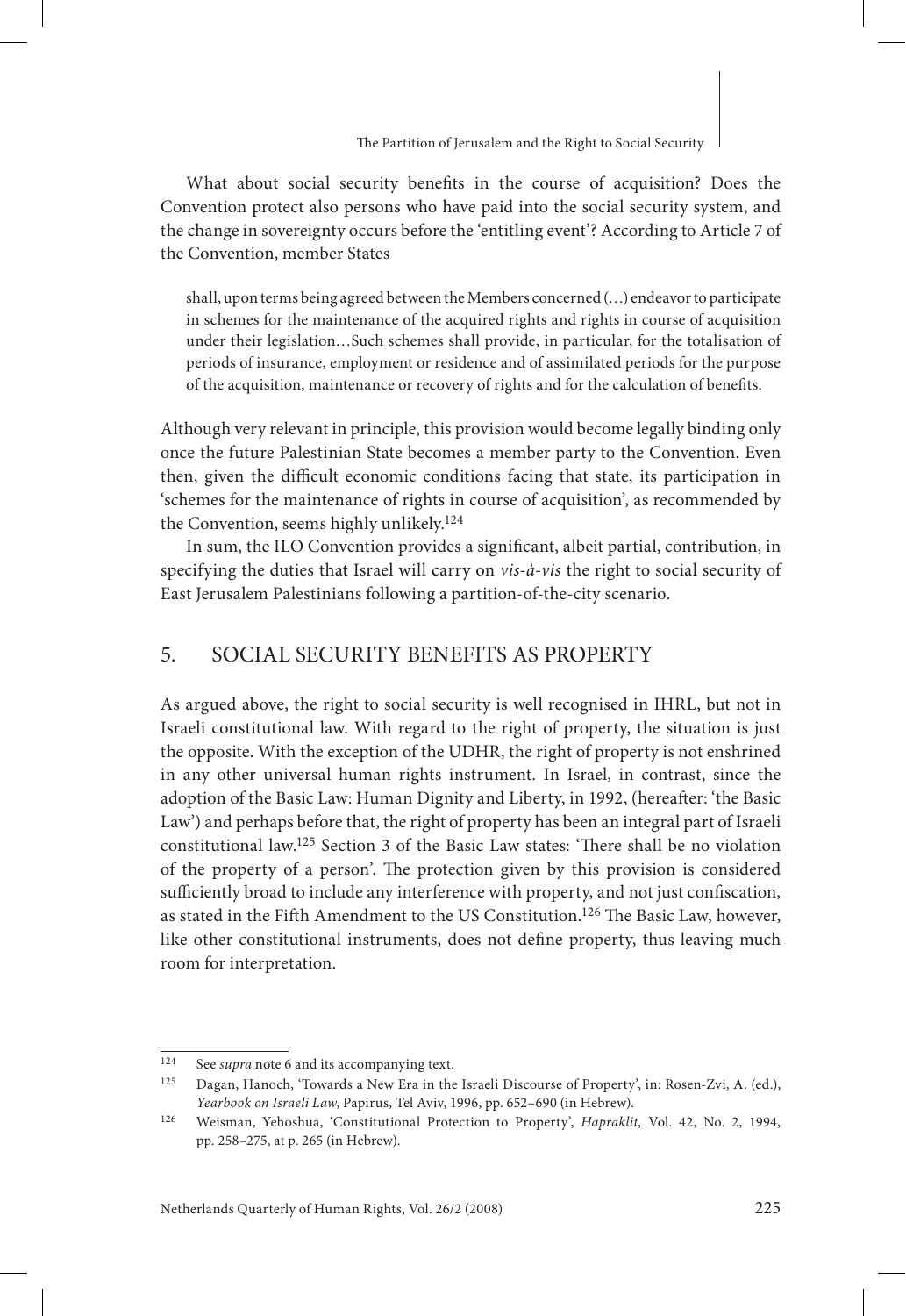In this section, I shall explore whether social security benefits can be considered property and, if so, the extent to which the denial of benefits in the circumstances analysed in this essay violates the right of property under section 3 of the Basic Law.

### 5.1. The different dimensions of property

The right of property is portrayed in mainstream philosophical and legal thought as a type of negative freedom (freedom from state interference).<sup>127</sup> However, this understanding is not exclusive. Some legal theories emphasise the distinction between property, on one hand, and ownership on the other.<sup>128</sup> The critical question about property, according to these theories, is not how to define the limits of State interference with ownership, but 'what kind of interests or relations, respecting what kinds of valued objects, fall within the category of protected interests or relations that we call property?'129 Accordingly, State interference with ownership violates the right of property only insofar as it undermines the values on which property is based.

According to Charles Reich, due to the radical changes in the economic structure of American economy since the adoption of the Constitution, the right of property lost its original protecting individual autonomy.130 While in the past, traditional forms of property (a land or a house) ensured the material basis of freedom, with the growth of the modern State, individual wealth became increasingly linked to governmental activity: contracts, franchises, licenses and welfare benefits. This reality enabled the rise of a new form of feudalism, in which access to resources administered by the State became more often than not a privilege rather than a vested right.<sup>131</sup>

To illustrate this situation, Reich refers to *Flemming* vs *Nestor*. 132 Ephram Nestor came to the US in 1913, and in 1955 became eligible for old-age benefits under the Social Security Act. During a long working life, Nestor and his employers had contributed payments to the government, which went to a social security fund. For a few years, Nestor was a member of the Communist Party. Long after his membership ceased, Congress passed a law, which applied retroactively, making membership in the Party cause for deportation, and another law making it grounds for loss of oldage benefits. In 1956, Nestor was deported and payment of benefits to him ceased. In a 5–4 decision, the Supreme Court held that the termination of Nestor's benefits was not unconstitutional.

<sup>127</sup> Rawls, John, *Political Liberalism*, Columbia University Press, New York, 1993, p. 298; Berlin, Isiah, 'Two Concepts of Liberty', in: *Four Essays on Liberty*, Oxford University Press, Oxford, 1969.

<sup>128</sup> Michelman, Frank, 'Property as a Constitutional Right', *Washington & Lee Law Review*, Vol. 38, No. 4, 1981, pp. 1097–1114.

<sup>129</sup> *Ibidem*, p. 1099.

<sup>130</sup> Reich, Charles, 'The New Property', *Yale Law Journal*, Vol. 73, No. 5, 1964, pp. 733–787.

<sup>131</sup> *Ibidem*, p. 768.

<sup>132</sup> 363 U.S. 603, 1960.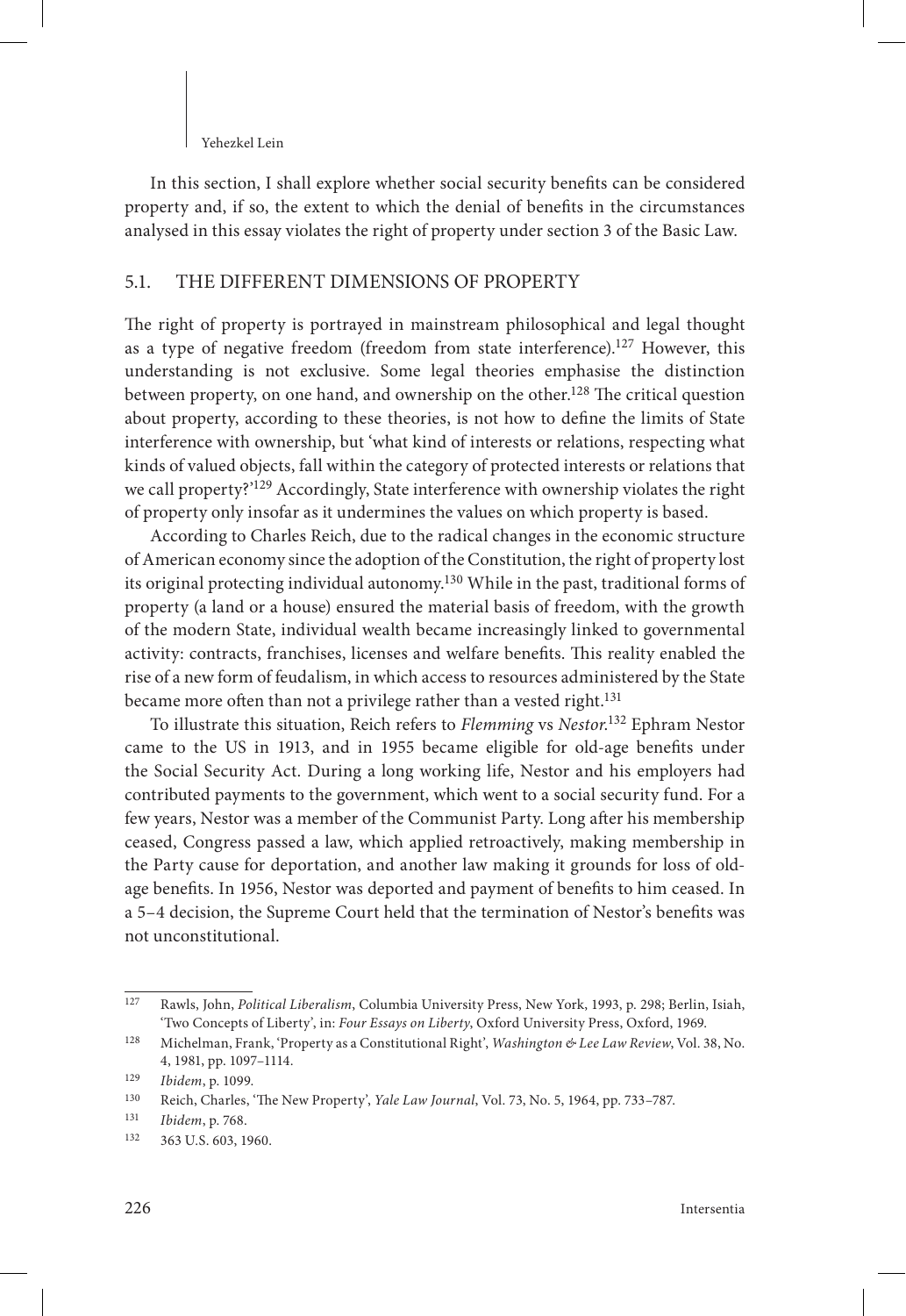Denouncing the profound injustice of the decision, Reich stressed the urgency of recognising social security benefits as a type of 'new property':

No form of government largess is more personal or individual than an old age pension. No form is more clearly earned by the recipient, who, together with his employer, contributes to the Social Security fund during the years of his employment. No form is more obviously a compulsory substitute for private property; the tax on wage earner and employer might readily have gone to higher pay and higher private savings instead. No form is more relied [on?] and more often thought of as property. No form is more vital to the independence and dignity of the individual.<sup>133</sup>

Joseph Singer conceptualised property as intrinsically linked to the ability of people to rely on social relationships.<sup>134</sup> This linkage, according to Singer, is actually reflected in several legal doctrines applied in the American legal system and elsewhere, such as adverse possession, public rights of access to private property, tenants' rights, equitable division of property upon divorce and social security rights.<sup>135</sup> These doctrines protect economic interests and expectations not explicitly set forth in contracts or promises, but firmly based on the reliance generated by long-standing relationships.

Due to the influence of free-market ideology, Singer claims, the linkage between reliance and property is sometimes blurred, and the problem of determining property rights in particular resources is reduced to the identification of 'the owner'. However, in many cases, it is not only difficult to identify a single owner of a given resource, but also meaningless for the purpose of determining rights.136 Moreover, when wellestablished relationships break up, 'the legal system requires a sharing or shifting of property interests from the "owner" to the "non-owner" to protect the more vulnerable party to the relationship'.137

Margaret Radin offers another approach to property, which focuses on its relationship with personhood.138 Its main premise is that 'to achieve proper selfdevelopment – to be a person – an individual needs some control over resources in the external environment'.139 Relying on Hegelian philosophy, Radin argues that certain objects – 'personal property' in her terminology – are closely bound up with personhood because 'they are part of the way we constitute ourselves as continuing

<sup>133</sup> Reich, *loc.cit.* (note 130), p. 769.

<sup>134</sup> Singer, Joseph, 'The Reliance Interest in Property', *Stanford Law Review*, Vol. 40, No. 4, 1988, pp. 611–750.

<sup>135</sup> *Ibidem,* pp. 663–700.

<sup>136</sup> *Ibidem,* p. 639.

<sup>137</sup> *Ibidem,* p. 623.

<sup>138</sup> Radin Margaret, 'Property and Personhood', *Stanford Law Review*, Vol. 34, No. 4, 1982, pp. 957–1015.

<sup>139</sup> *Ibidem*, p. 957.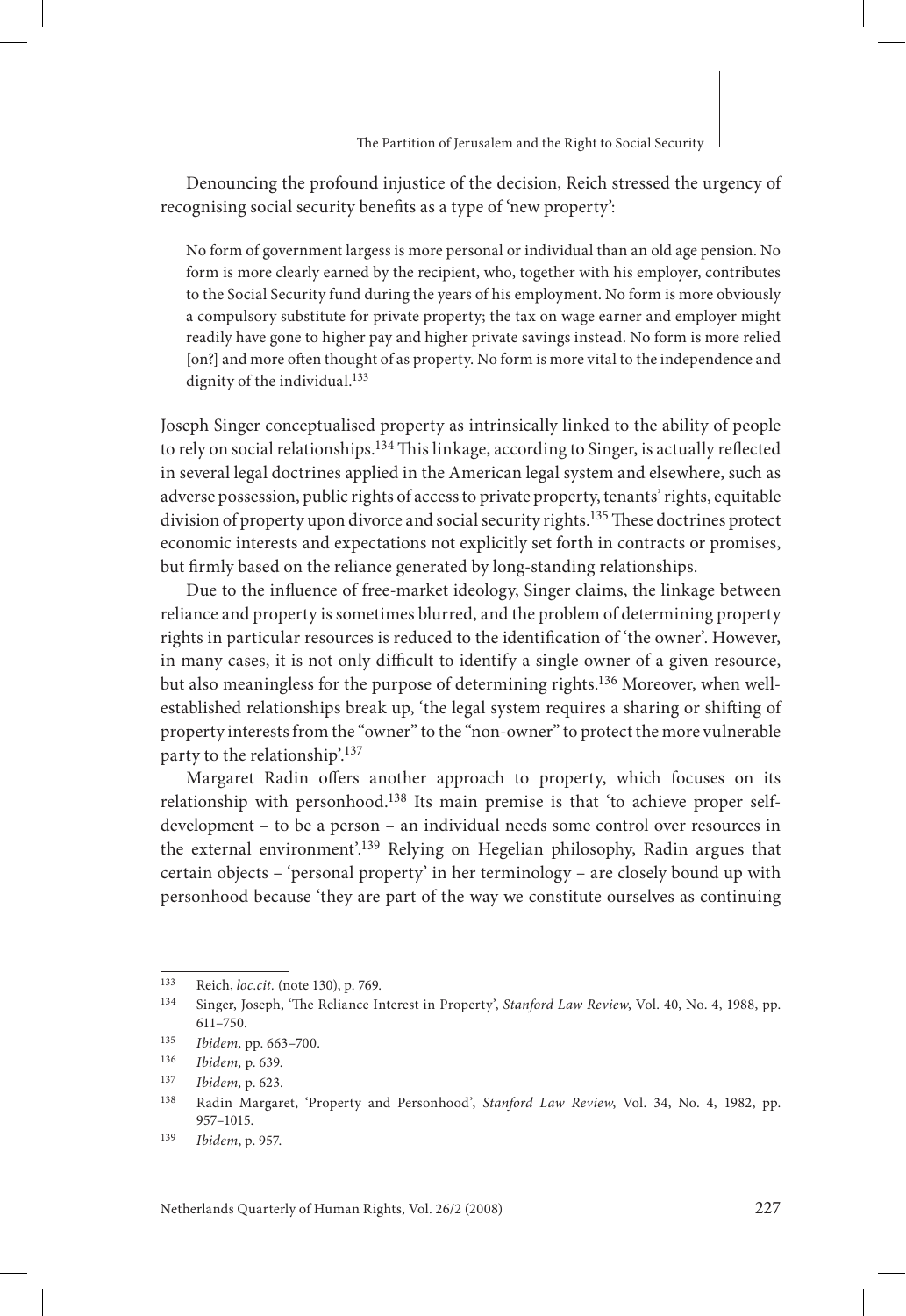personal entities in the world'.140 This type of property should be distinguished from 'fungible property', which is comprised of objects fully replaceable by other objects of identical market value. Radin contends that only personal property deserves constitutional protection.141

These critical approaches on the constitutional dimension of right of property are not strange to the Israeli HCJ. Although they are still far from being part of the mainstream case-law, echoes can be found in several rulings of the HCJ.

For example, in a landmark case on the right of property, the president of the HCJ defined property broadly enough to include, at least theoretically, social security benefits:

Property is any interest having economic value. Thus, property covers not only 'property rights' (in the meaning given the term in private law – such as ownership, tenancy, and beneficial rights) but also to the rights and obligations having possessive value according to public law.142

Two years latter, Reich's approach was explicitly discussed by the HCJ in a petition challenging the revocation of a state subsidy to a business. Although the petition was rejected, the HCJ pointed out that it was 'ready to leave open the possibility that the right to an incentive from the state or from another public body could be considered, in special circumstances, a property right as conceived by the Basic Law'.143

### 5.2. Is the right of property violated?

Assuming that the entitlement to social security benefits can be considered property for constitutional purposes, and that this conception is not incompatible with Israeli HCJ case-law, would the denial of such benefits in the circumstances posited in this essay infringe the right of property under section 3 of the Basic Law? Given a positive answer, would such infringement be lawful under the 'limitation clause' as set forth in section 8 of the Basic Law?

<sup>140</sup> She uses a wedding ring to illustrate the difference between personal and fungible property: if stolen from a jeweler, the insurance payment can fully compensate him; if stolen from a loving wearer, replacing it will not restore the status quo, and perhaps no amount of money can do so; *ibidem*, p. 959.

<sup>141</sup> *Ibidem*, p. 960.

<sup>142</sup> Civil Appeal 6821/93, *United Mizrahi Bank* et al. vs *Migdal Village* et al*.*, 49(4) P.D. 428. In this case, the Supreme Court considered for the first time the constitutionality of a statute forgiving a portion of the debt owed by agricultural cooperatives to the banks, following a lower-court decision that the statute constituted a violation of the right of property. See also *Anderman* vs *District Appeals Commission*, where the president of the HCJ explained why the right of property includes a dimension of social responsibility, which may justify land expropriation without creating necessarily a right to compensation (Civil Appeal 8797/99, *Takdin Elion,* Vol. 2001, No. 4, p. 536).

<sup>143</sup> HCJ 4806/94, *Deshe* vs *Minister of Finance, Takdin Elyon*, Vol. 98, No. 2, p. 941 (in Hebrew).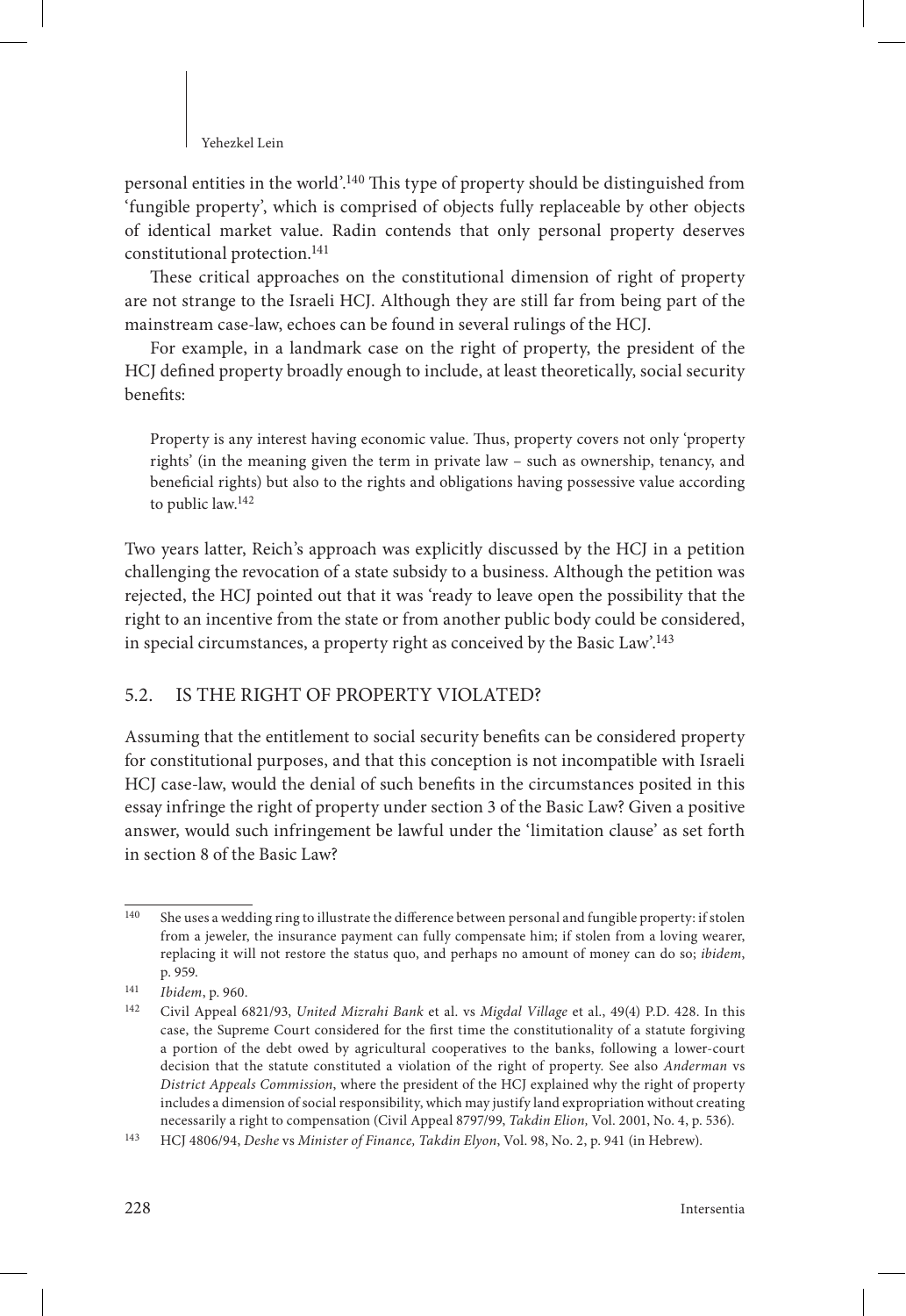As mentioned in section one, one of the main rationales for linking entitlement to social security benefits and residency is the exclusion of 'unworthy groups', such as those that choose to live elsewhere.<sup>144</sup> However, the element of choice is completely lacking in our case. Unlike a person who voluntarily decides to leave the country,<sup>145</sup> Palestinian Jerusalemites will find themselves 'abroad', although they made no decision or took any action for that purpose, were not asked their opinion on the matter, and had no realistic possibility to prevent the transfer.<sup>146</sup> They would lose their entitlement to NII benefits because of an event completely beyond their control.

Precisely this rationale was invoked by the Knesset to justify amending the provision totally denying old-age benefits to Israelis who relocated abroad after they began to receive a pension.<sup>147</sup> Accordingly, the deliberate denial of income in our case must be deemed a violation of the person's right of property.

While this conclusion applies to all types of social security benefits, the violation of the right of property is especially blatant in the case of benefits based on the socialinsurance principle.148 As pointed out by Reich, the denial of this type of entitlement, acquired through lengthy periods of contributions, based on a change in the legal status of the person, is inherently arbitrary and reminiscent of feudalism. Arbitrary State actions diametrically oppose individual autonomy, which, as shown above, is inherent in the concept of property.

The sweeping revocation of benefits in our case conflicts also with the 'reliance interest', as conceptualised by Singer. The great majority of Palestinian Jerusalemites are in the low-income class.149 For these families, and the many families living slightly above the poverty line, NII benefits are crucial for survival. Reliance on these benefits has historically been a significant factor in shaping their lives. As discussed above, tens of thousands of Palestinian Jerusalemites, encouraged by Israeli policies, have moved over the years to West Bank suburbs of the city, enabling many families to improve their housing conditions. The Government's promise of 1973 that moving would not result in revocation of acquired benefits was certainly part of 'the deal'.150 Subsequently, policies implemented by Israel since the mid-1990s, which included

<sup>144</sup> See Bolderson and Gains, *loc.cit.* (note 22) and accompanying text.<br>145 The word 'voluntarily' as weed here, is not intended to dony the fa

The word 'voluntarily', as used here, is not intended to deny the fact that most decisions taken by person are constrained, in one way or another, by different factors and circumstances. Instead, it points out that such a decision includes also, even to a limited extent, an element of free will.

<sup>146</sup> See discussion in Introduction.

<sup>147</sup> See *supra* note 27 and accompanying text.

<sup>148</sup> See section 1C.

<sup>149</sup> According to the NII's latest data, 63.5 percent of the families in this group and 76.5 percent of the children live on an income below the poverty line. Letter of 11 December 2005 from Galit Gabai, of the NII, to the author.

<sup>150</sup> See section 2.4.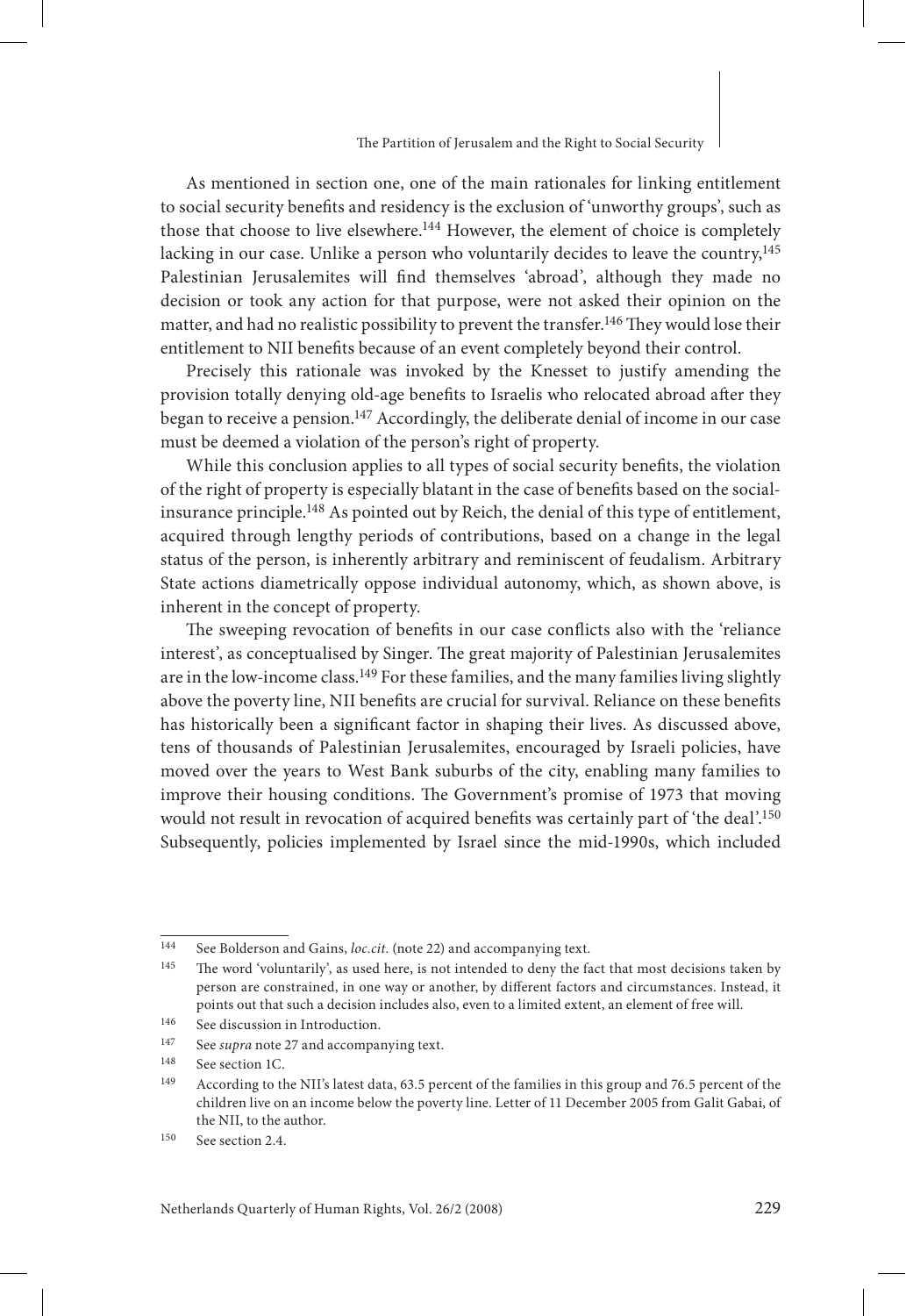denial of NII benefits to Palestinians who moved to the West Bank, led to a reverse migration.151

This background further validates the reliance interest of Palestinian Jerusalemites on NII benefits. Not only does reliance play a significant role in the present (helping families to survive), it also is a significant factor in forcing people to make hard decisions, such as moving back to the city and worsening their housing conditions.

Considering their significant role in providing the material conditions necessary for personhood, NII benefits also come within the meaning of 'personal property' in Radin's definition, making them worthy of constitutional protection. Accordingly, a sudden and sweeping denial of NII benefits in our case would infringe the right of property.

Some long-term benefits deserve the label of 'personal property' in another sense as well. This is true of benefits linked to significant and permanent changes in the lives of persons that affect their identity: becoming a parent, becoming disabled, or reaching old age. This perception, too, supports the conclusion that denial of benefits would affect the core of individual autonomy and, therefore, violates the right of property.

Having shown that a sweeping denial of NII benefits in our case would infringe the right of property, I shall now examine the extent to which the infringement passes the test of the limitation clause of the Basic Law. This section prohibits any infringement of the rights enshrined in the Basic Law, 'except by a law, befitting the values of the State of Israel, enacted for a proper purpose, and to an extent no greater than is required' To pass this test, an infringement must fulfill all four conditions.

For reasons of economy, it would suffice to say that the infringement in our case does not meet the fourth condition, commonly known as the proportionality test. According to President Barak, this test contains three subtests: first, the infringement 'must rationally lead to the realization of the objective'; second, it 'must injure the individual to the least extent possible'; and third, the damage caused to the individual 'must be of proper proportion to the gain brought about by that means'.152

In our case, the trigger to the infringement of the right would be the transfer of sovereignty over East Jerusalem to a Palestinian State. The aim behind the transfer would arguably be the achievement of a peace agreement. Denial of social security benefits is clearly unnecessary to achieve this aim, and would, therefore, not meet the first (rational means) and the third (proportionate to the gain) subtests. It is readily apparent that, unless special provisions are enacted, the *total* denial of benefits is the antithesis of proportionality in the sense of the second subtest.

<sup>151</sup> Amon, Ramon and Kobi, Michael, *A Fence Around Jerusalem*, Jerusalem Institute of Israel Studies, Jerusalem, 2004, pp. 70–75 (in Hebrew).

<sup>152</sup> HCJ 2056/04, *Beit Sourik Village Council* et al. vs *Government of Israel* et al., *Piskei Din*, Vol. 58, No. 5, p. 840 (in Hebrew).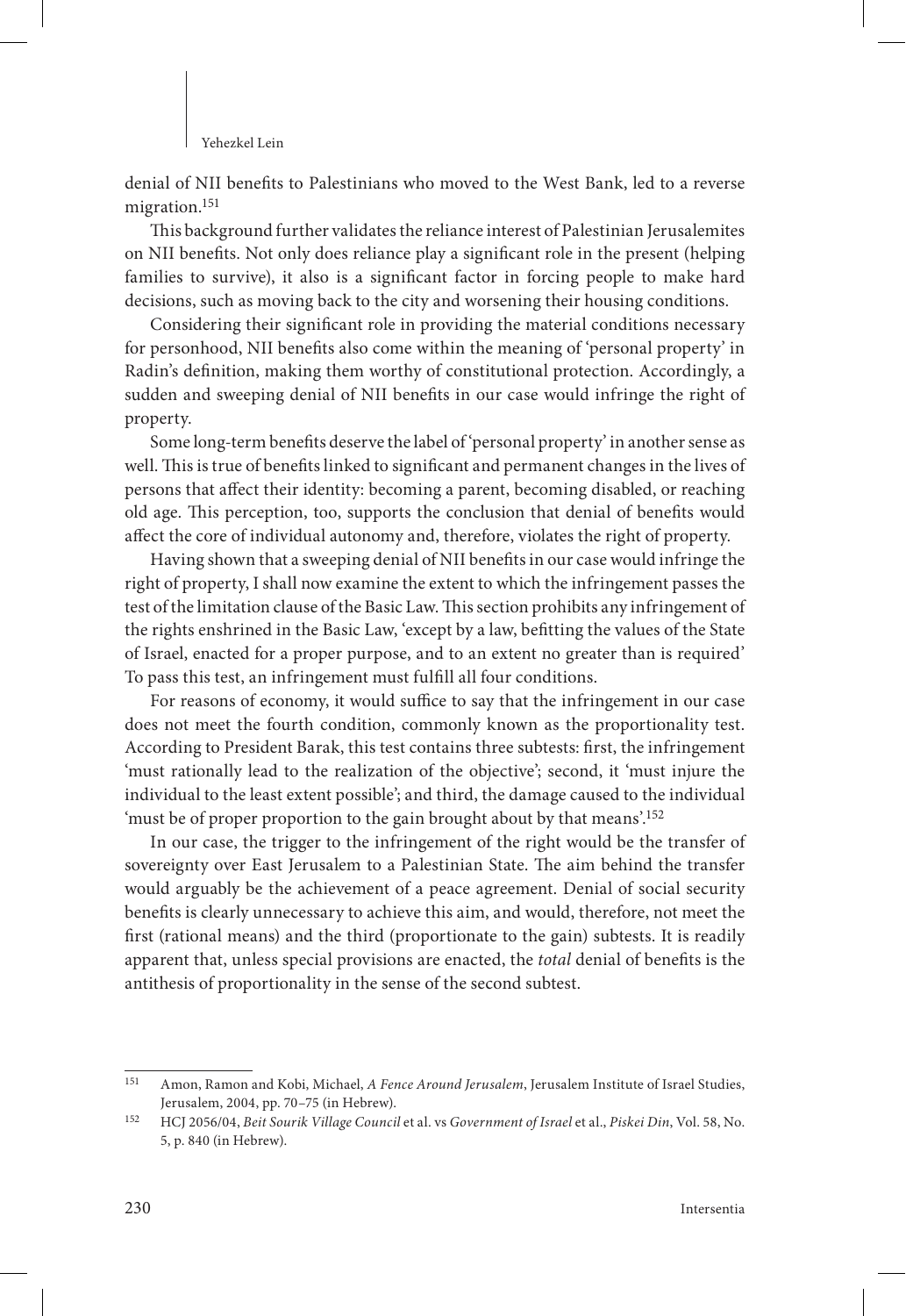# 6. Conclusions

The main conclusion of this article can only be phrased in negative terms: a sweeping denial of social security benefits to East Jerusalem Palestinians following partition of Jerusalem in the framework of a peace agreement would not be compatible either with IHRL and ILO law, or with Israeli constitutional law.

Under an interpretation of IHRL in the spirit of the human rights ideal, Israel would continue to be responsible, at least to some extent, for the implementation of the right to social security of Palestinian Jerusalemites, even though they live outside its territory and beyond its effective control. Also, denial of acquired benefits in four central branches of social security on grounds of lack of residency would be incompatible with the provisions of ILO Convention 118.

A sweeping denial of NII benefits also violates the right of property enshrined in Israeli constitutional law. This conclusion is based on the theory that the right of property not only protects a 'negative freedom', but also justifies redistribution, protects reliance on longstanding relationships and safeguards personhood. Infringement of the right of property in our case does not meet the conditions of the limitation clause in the Basic Law: Human Dignity and Liberty.

Human rights law does not provide precise policy prescriptions but general principles to be considered in policy making. This fact is true in the case of the right to social security and the right of property. Thus the 'negative' nature of the discussion: showing that the denial of social security benefits would violate human rights law, rather than discussing the particular arrangement required by this law.

This nature was dictated as well by two additional factors. First, as other social and economic rights, and perhaps more that other, the right to social security has been historically marginalised, in the case-law of national courts, in the decisions of UN treaty bodies and in academic writing. This situation has prevented the emergence of a more solid jurisprudence on the content and scope of this right. Second, seeking acceptable arrangements by reliance on case law or historical precedent is problematic because of the uniqueness of the situation discussed here.

Nonetheless, having identified the relevant legal norms and having a clear idea of the actions that would be incompatible with human rights law, I offer five practical suggestions that may help avoid human rights violations that would otherwise result from a partition of Jerusalem:

1. Following the precedent set by the 1987 Regulations and pursuant to the obligations stemming from ILO law, Israel recognises the right of Palestinian Jerusalemites living in the Palestinian state to continue receiving NII benefits, for the entire period covered by the particular benefit, where the 'entitling event' occurred while they were Israeli residents. This arrangement will apply only to the long-term contributory programmes. For example, a person whom the NII recognised as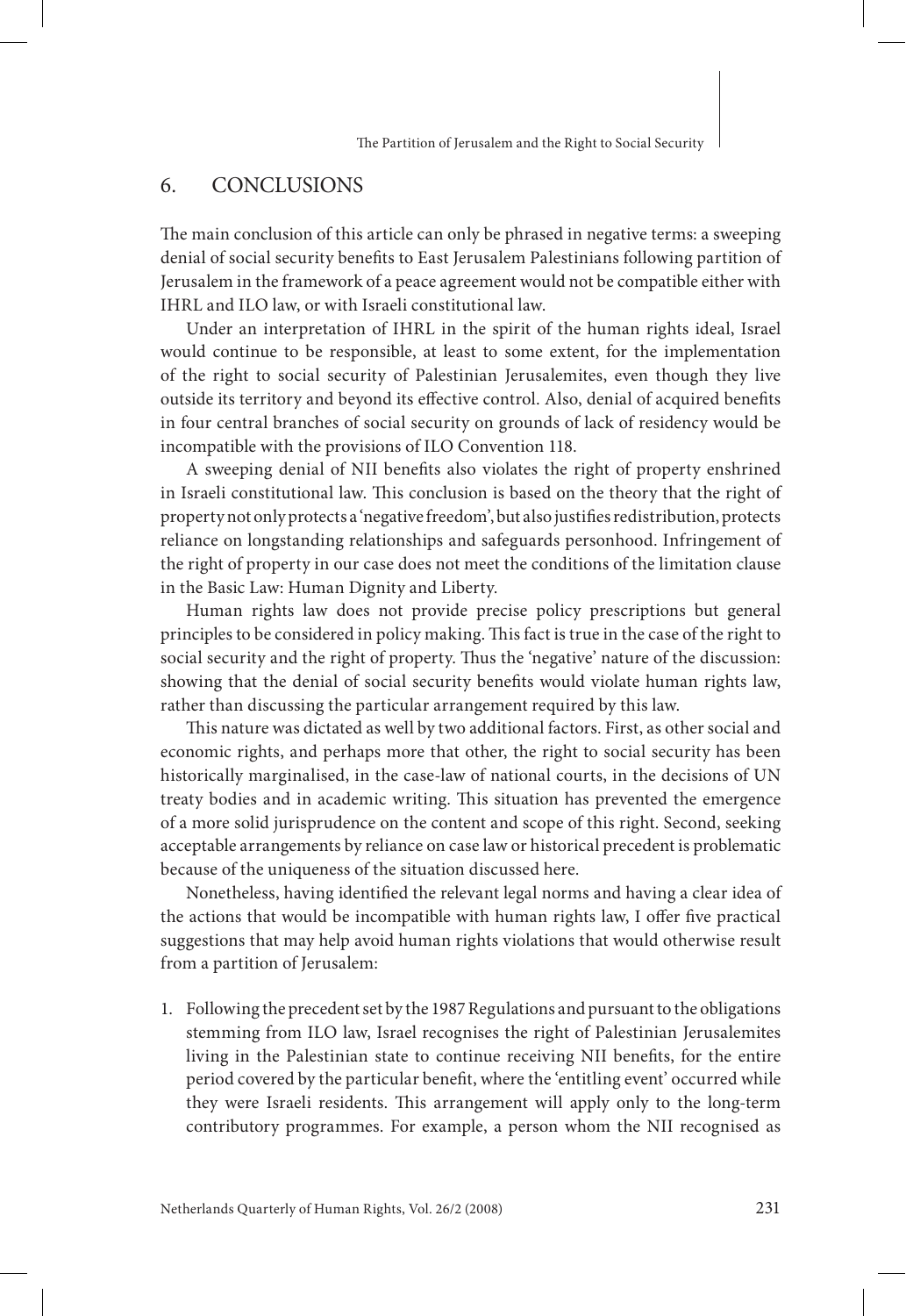permanently disabled would maintain her entitlement to a disability pension until she reaches retirement age; parents would continue to be paid child allowances for their children born before the partition of Jerusalem, until they turn 18.

- 2. Follow the 1987 Regulations in designing an arrangement regarding the old-age and survivors' benefits of persons who, at the time of the sovereignty transfer, completed the qualifying period but the entitling event had not yet occurred. Accordingly, a period of time following the transfer should be set, during which the occurrence of an entitling event makes these persons eligible for benefits. For example, a man who, at the time of the partition of Jerusalem, completed the relevant qualifying period but was then only 60 years old, would be entitled to oldage benefits when he turns 70.
- 3. Regarding non-contributory, means-tested benefits (mainly income-support benefits), set a transitional adjustment period following the partition of Jerusalem, during which persons receiving the benefits continue to receive them. New claims are not accepted. At the end of that period, the Palestinian State bears full responsibility for supporting the poor.
- 4. The social security institution of the new Palestinian State, once established, takes into account the periods in which East Jerusalem Palestinians were insured under the Israeli social security system, regarding the branches in which their entitlement to benefits was lost as a result of the transfer of sovereignty. This suggestion applies to branches in which contributions are required over the course of a qualifying period. To achieve this, both sides agree to coordinate the exchange of information between them.
- 5. Palestinian Jerusalemites who, after the partition of Jerusalem, live in the Palestinian State but continue working in the western section of the city under Israeli sovereignty are entitled to be covered (*i.e.* pay contributions and receive benefits) by the NII work-related branches, such as unemployment, maternity, work injury and old-age, as if they were Israeli residents.

As pointed out by Bell, 'while the connection between human rights and peace may seem obvious and is acknowledged in human rights instruments, in practice the precise nature of the connection is problematic and controversial'.153 The Israeli-Palestinian peace process, as it evolved during the 1990s, clearly did not incorporate within it a human rights framework and did not create human rights enforcement institutions or mechanisms.154

Many reasons are given to explain the breakdown of the peace process. Clearly, the failure to deliver tangible improvement in the human rights situation contributed

<sup>153</sup> Bell, Christine, *Peace Agreements and Human Rights*, Oxford University Press, Oxford, 2000, p. 5.

<sup>154</sup> *Ibidem,* p. 200. See also B'Tselem, *Oslo: Before and After: The Status of Human Rights in the Occupied Territories*, B'Tselem, Jerusalem, 1999.